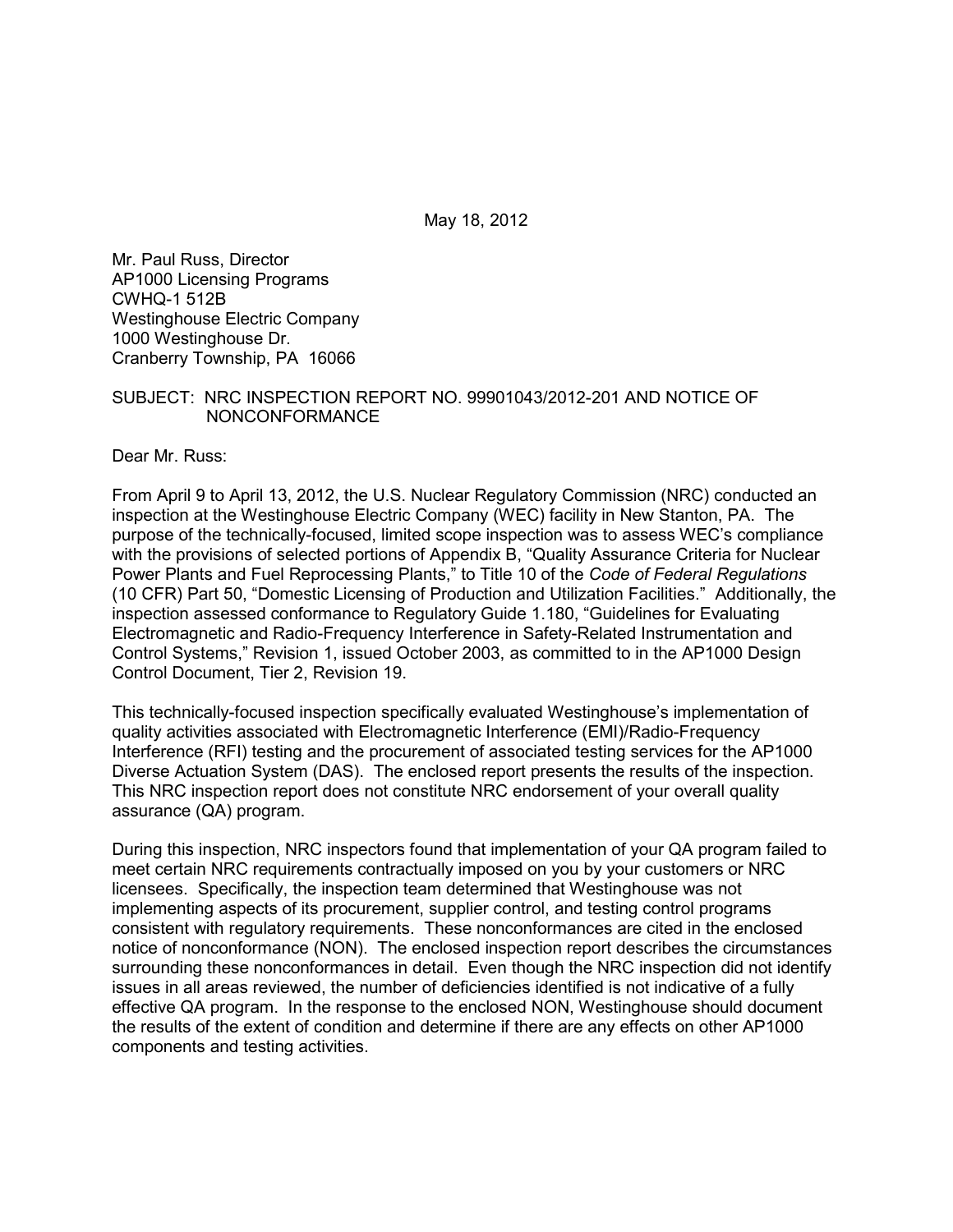P. Russ - 2 -

Some of the issues identified by the NRC inspection team are inspections, tests, analyses, and acceptance criteria (ITAAC) related, and as such, without appropriate resolution, may impact the ability to demonstrate the ITAAC has been met.

Please provide a written explanation or statement within 30 days of this letter in accordance with the instructions specified in the enclosed NON. We will consider extending the response time if you show good cause for us to do so.

In accordance with 10 CFR 2.390, "Public Inspections, Exemptions, Requests for Withholding," of the NRC's Rules of Practice, a copy of this letter, its enclosures, and your response will be made available electronically for public inspection in the NRC Public Document Room or from the NRC's document system, Agencywide Documents Access and Management System` accessible from the NRC Web site at http://www.nrc.gov/reading-rm/adams.html. To the extent possible, your response should not include any personal privacy, proprietary, or safeguards information so that it can be made available to the public without redaction. If personal privacy or proprietary information is necessary to provide an acceptable response, then please provide a bracketed copy of your response that identifies the information that should be protected and a redacted copy of your response that deletes such information. If you request that such material is withheld from public disclosure, you must specifically identify the portions of your response that you seek to have withheld and provide in detail the bases for your claim (e.g., explain why the disclosure of information will create an unwarranted invasion of personal privacy or provide the information required by 10 CFR 2.390(b) to support a request for withholding confidential commercial or financial information). If safeguards information is necessary to provide an acceptable response, please provide the level of protection described in 10 CFR 73.21, "Protection of Safeguards Information: Performance Requirements."

Sincerely,

#### */RA/*

Richard A. Rasmussen, Chief Electrical Vendor Branch Division of Construction Inspection and Operational Programs Office of New Reactors

Docket No.: 99901043

Enclosures:

- 1. Notice of Nonconformance
- 2. Inspection Report 99901043/2012-201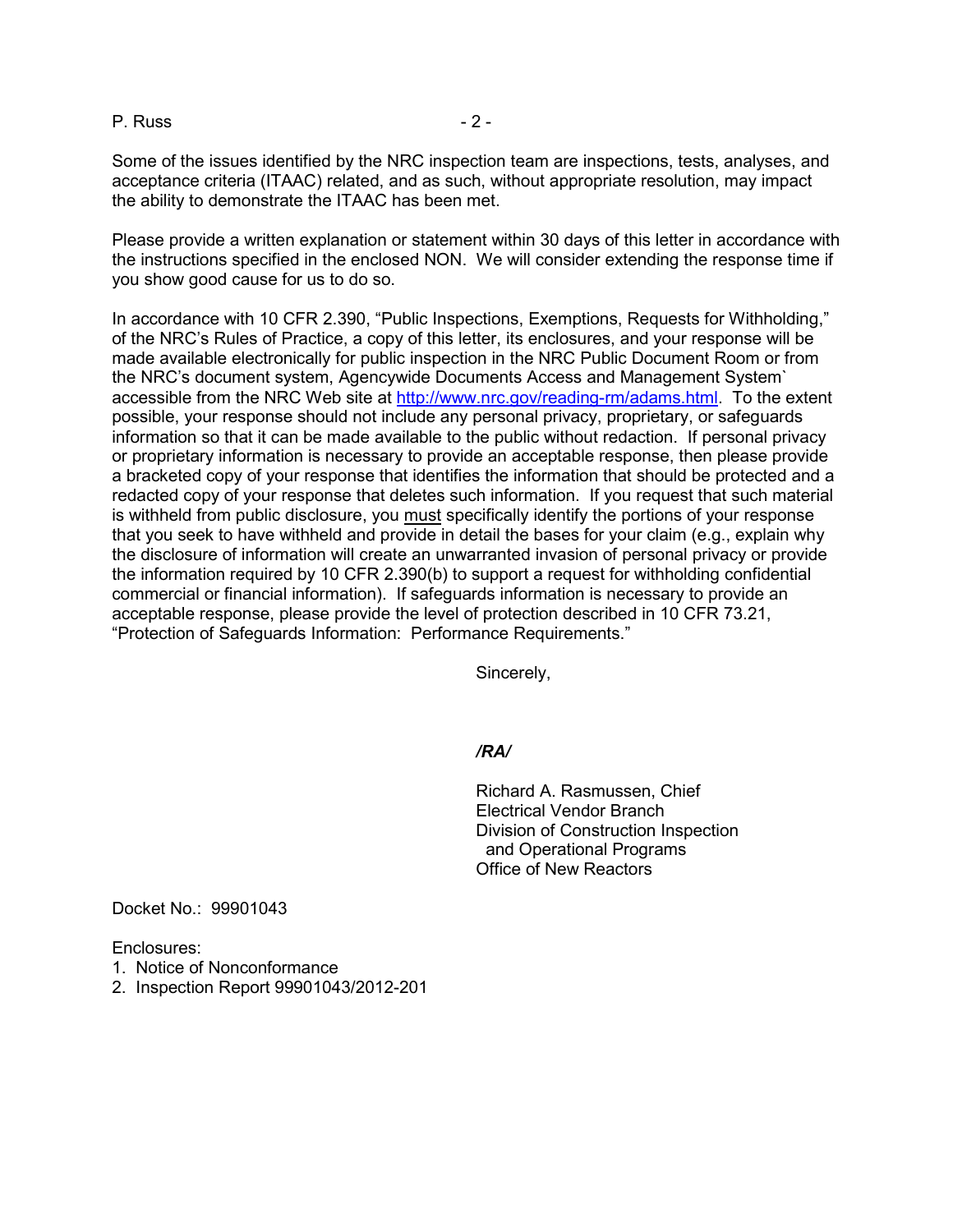Some of the issues identified by the NRC inspection team are inspections, tests, analyses, and acceptance criteria (ITAAC) related, and as such, without appropriate resolution, may impact the ability to demonstrate the ITAAC has been met.

Please provide a written explanation or statement within 30 days of this letter in accordance with the instructions specified in the enclosed NON. We will consider extending the response time if you show good cause for us to do so.

In accordance with 10 CFR 2.390, "Public Inspections, Exemptions, Requests for Withholding," of the NRC's Rules of Practice, a copy of this letter, its enclosures, and your response will be made available electronically for public inspection in the NRC Public Document Room or from the NRC's document system, Agencywide Documents Access and Management System` accessible from the NRC Web site at http://www.nrc.gov/reading-rm/adams.html. To the extent possible, your response should not include any personal privacy, proprietary, or safeguards information so that it can be made available to the public without redaction. If personal privacy or proprietary information is necessary to provide an acceptable response, then please provide a bracketed copy of your response that identifies the information that should be protected and a redacted copy of your response that deletes such information. If you request that such material is withheld from public disclosure, you must specifically identify the portions of your response that you seek to have withheld and provide in detail the bases for your claim (e.g., explain why the disclosure of information will create an unwarranted invasion of personal privacy or provide the information required by 10 CFR 2.390(b) to support a request for withholding confidential commercial or financial information). If safeguards information is necessary to provide an acceptable response, please provide the level of protection described in 10 CFR 73.21, "Protection of Safeguards Information: Performance Requirements."

Sincerely,

#### */RA/*

Richard A. Rasmussen, Chief Electrical Vendor Branch Division of Construction Inspection and Operational Programs Office of New Reactors

Docket No.: 99901043

Enclosures:

1. Notice of Nonconformance

|                                  | 2. Inspection Report 99901043/2012-201 |                      |                           |                                                                                                                                                                                                                                                                                                                                    |               |                          |
|----------------------------------|----------------------------------------|----------------------|---------------------------|------------------------------------------------------------------------------------------------------------------------------------------------------------------------------------------------------------------------------------------------------------------------------------------------------------------------------------|---------------|--------------------------|
|                                  | <b>DISTRIBUTION:</b>                   |                      |                           |                                                                                                                                                                                                                                                                                                                                    |               |                          |
| ASakadales                       | MLesser                                |                      |                           | ERoach                                                                                                                                                                                                                                                                                                                             | KKavanagh     |                          |
| RidsNroDcip                      |                                        | RidsNroDcipCMVB      |                           | RidsNroDcipCEVB                                                                                                                                                                                                                                                                                                                    |               |                          |
| harrisda@westinghouse.com        |                                        |                      | russpa@westinghouse.com   |                                                                                                                                                                                                                                                                                                                                    |               |                          |
| wesselrp@westinghouse.com        |                                        |                      | brassaga@westinghouse.com |                                                                                                                                                                                                                                                                                                                                    |               |                          |
| ADAMS Accession No.: ML12131A263 |                                        | *Concurred via email |                           | <b>NRC-001</b>                                                                                                                                                                                                                                                                                                                     |               |                          |
| <b>OFFICE</b>                    | NRO/DCIP/CEVB                          | NRO/DCIP/CMVB        |                           | NRO/DCIP/CEVB                                                                                                                                                                                                                                                                                                                      | NRO/DCIP/CEVB | R                        |
| .                                |                                        | <b>AA I</b>          |                           | $\mathbf{A}$ $\mathbf{C}$ $\mathbf{A}$ $\mathbf{A}$ $\mathbf{A}$ $\mathbf{A}$ $\mathbf{A}$ $\mathbf{A}$ $\mathbf{A}$ $\mathbf{A}$ $\mathbf{A}$ $\mathbf{A}$ $\mathbf{A}$ $\mathbf{A}$ $\mathbf{A}$ $\mathbf{A}$ $\mathbf{A}$ $\mathbf{A}$ $\mathbf{A}$ $\mathbf{A}$ $\mathbf{A}$ $\mathbf{A}$ $\mathbf{A}$ $\mathbf{A}$ $\mathbf{$ | <b>PLANES</b> | $\overline{\phantom{0}}$ |

| <b>DATE</b>   | 05/16/2012    | 05/18/2012    |               |               |                |  |
|---------------|---------------|---------------|---------------|---------------|----------------|--|
| <b>NAME</b>   | TFrve         | RRasmussen    |               |               |                |  |
| <b>OFFICE</b> | NRO/DCIP/CAEB | NRO/DCIP/CEVB |               |               |                |  |
| <b>DATE</b>   | 05/16/2012    | 05/16/2012    | 05/16/2012    | 05/15/2012    | 05/15/2012     |  |
| <b>NAME</b>   | GLipscomb     | AArmstrong    | SEdmonds      | EHuang        | DTerrv-Ward    |  |
| <b>OFFICE</b> | NRO/DCIP/CEVB | NRO/DCIP/CMVB | NRO/DCIP/CEVB | NRO/DCIP/CEVB | RG-II/DCI/CIB1 |  |

**OFFICIAL RECORD COPY**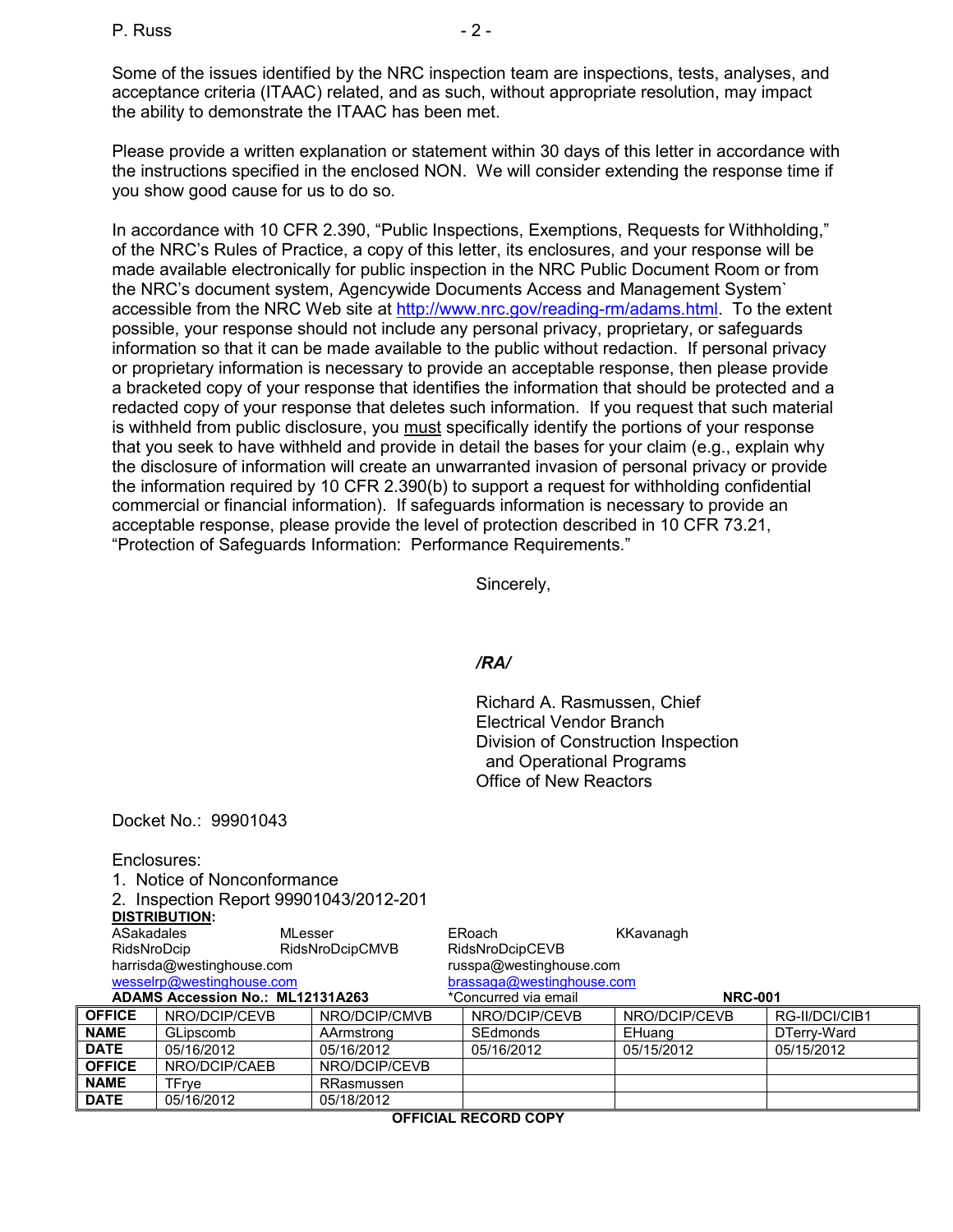# **NOTICE OF NONCONFORMANCE**

Westinghouse Electric Company<br>1000 Westinghouse Dr. 1000 Westinghouse Dr. New Stanton, PA 15672

1000 Westinghouse Dr. Inspection Report No. 99901043/2012-201

Based on the results of a U.S. Nuclear Regulatory Commission (NRC) inspection conducted April 9–13, 2012, of activities performed at the Westinghouse Electric Company (Westinghouse) facility in New Stanton, PA, it appears that certain activities were not conducted in accordance with NRC requirements that are contractually imposed upon Westinghouse by your customers or by NRC licensees.

A. Criterion IV, "Procurement Document Control," of Appendix B, "Quality Assurance Criteria for Nuclear Power Plants and Fuel Reprocessing Plants," to Title 10 of the *Code of Federal Regulations* (10 CFR) Part 50, "Domestic Licensing of Production and Utilization Facilities," states, in part, that "measures shall be established to assure that applicable regulatory requirements, design bases, and other requirements which are necessary to assure adequate quality are suitably included or referenced in the documents for procurement of material, equipment, and services."

WEC 7.5, "Control of Purchased Items and Services," Revision 3, Section 6.2.3, requires that appropriate quality requirements, including applicable qualified suppliers list requirements, be included or specified in procurement packages.

Contrary to the above, as of April 13, 2012, Westinghouse failed to include required commercial-grade survey-specified quality restrictions in multiple purchase orders (POs) for Washington Laboratory, Ltd. (WLL) testing services as required by WEC 7.5. Specifically, Westinghouse failed to include the purchase requirement that WLL use the quality assurance (QA) program audited and approved by Westinghouse and notify Westinghouse of any changes to the WLL QA program in PO Nos. 4500423116, 4500428675, and 4500423138.

This issue has been identified as Nonconformance 99901043/2012-201-01.

- B. Criterion III, "Design Control," of Appendix B to 10 CFR Part 50 states, in part, that:
	- Measures shall also be established for the selection and review for suitability of application of materials, parts, equipment, and processes that are essential to the safety-related functions of the structures, systems, and components.
	- Where a test program is used to verify the adequacy of a specific design feature in lieu of other verifying or checking processes, it shall include suitable qualifications testing of a prototype unit under the most adverse design conditions.
	- Design changes, including field changes, shall be subject to design control measures commensurate with those applied to the original design and be approved by the organization that performed the original design, unless the applicant designates another responsible organization.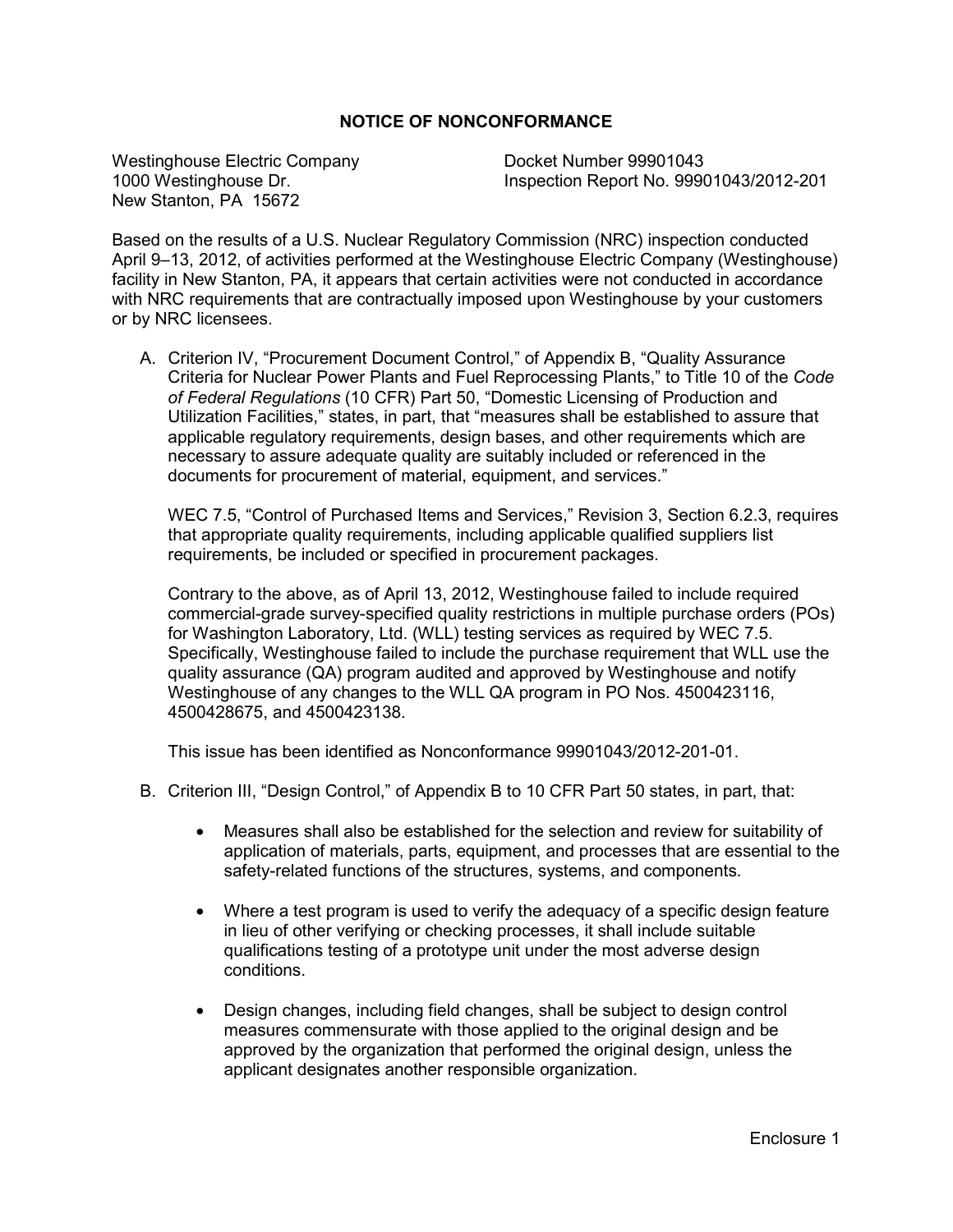WEC 7.3, "Commercial Grade Surveys," Revision 1, Section 7.1.2.1, states, "for each critical characteristic identified, team members shall evaluate the supplier's controls through observation of work activities, review of acceptance criteria, interviews of supplier personnel, verification that procedures and instructions are in place that define the controls."

Section 7.2 also states, "A commercial grade survey shall be performed by quality personnel, supplemented by Engineering, Supply Management and/or other participants as necessary to conduct an effective evaluation."

Additionally, Section 7.4 states, "Commercial Grade Surveys shall be conducted at least triennially, and the supplier's performance shall be evaluated annually, in accordance with WEC 7.1."

Westinghouse Commercial Dedication Instruction (CDI)-3865, "Commercial Grade Dedication," Revision 1, Section E.2, specifies acceptance criteria for critical characteristic "Personal Qualification," which states, in part, "test lab personnel training to perform EMC [electromagnetic compatibility] testing to applicable military standards (MIL) and commercial standards shall be documented periodically. Test lab personnel training to use calibrated test equipment shall be documented periodically." Additionally, the acceptance criteria for critical characteristic "Performance Test" states, in part, "WLL test procedures are compliant with applicable and military standards for setup and testing [International Electrotechnical Commission] IEC 61000-4-2." Furthermore, the acceptance criteria for critical characteristic "Quality System" states, in part, "WLL ACLASS certificate for electrical testing will be evaluated as a recurring activity."

Contrary to the above, as of April 13, 2012:

- Westinghouse failed to conduct an effective technical evaluation of commercial grade survey WES2011-121, Revision 1. Specifically, Westinghouse did not designate a technical specialist to evaluate technical issues that affect critical characteristics. As a result, two examples were identified in which verification of critical characteristics was deficient according to acceptance criteria designated in CDI-3865. Specifically:
	- $\circ$  Westinghouse failed to properly verify the critical characteristic "Performance" Test" by not ensuring that WLL test procedures were compliant with applicable military standards. Specifically, WLL procedure ETP01398 was not in compliance with standards.
	- o Westinghouse failed to properly verify critical characteristic "Test Report" through special inspection. Specifically, EMC Test Report #WILL 12274-01 was found to be missing design data requirements specified in EMC standard IEC 61000-4-3, including operating conditions of equipment under test (EUT), rate of sweep of frequency, dwell time, and frequency steps.
- Westinghouse failed to provide adequate documentation for periodic evaluation of WLL's ACLASS certificate for electrical testing.
- Westinghouse failed to properly verify critical characteristic "Personal Qualification" through commercial-grade survey WES-2011-121, which ensured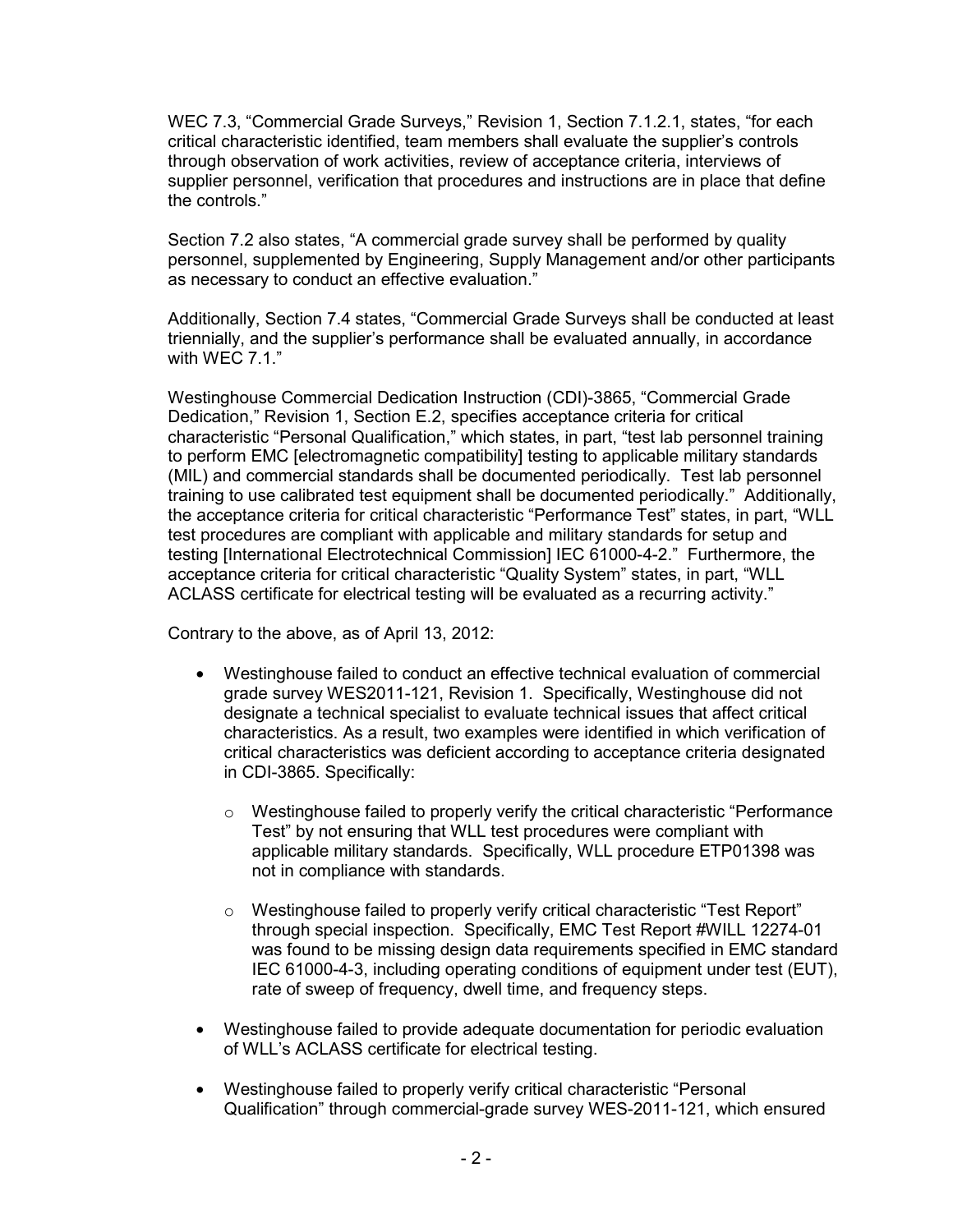that implementation of required training of personnel at WLL was acceptable. Specifically, WLL personnel performing tests onsite were not adequately qualified and trained under applicable testing procedures.

These issues have been identified as Nonconformance 99901043/2012-201-02.

C. AP1000 Design Control Document, Tier 2, Revision 19, has a commitment to conform to Regulatory Guide (RG) 1.180, "Guidelines for Evaluating Electromagnetic and Radio-Frequency Interference in Safety-Related Instrumentation and Control [I&C] Systems," Revision 1, issued October 2003.

RG 1.180 states, in part, that "Criterion III, 'Design Control,' Criterion XI, 'Test Control,' and Criterion XVII, 'Quality Assurance Records,' of Appendix B, 'Quality Assurance Criteria for Nuclear Power Plants and Fuel Reprocessing Plants,' to 10 CFR Part 50 establish practices to confirm that a design fulfills its technical requirements." In addition, RG 1.180 states, in part, "The practices endorsed in this regulatory guide apply to both safety-related I&C systems and non-safety-related I&C systems whose failures can affect safety functions."

Criterion XI, "Test Control," states, in part, "Test results shall be documented and evaluated to assure that test requirements have been satisfied."

Contrary to the above, as of April 13, 2012, Westinghouse failed to document and evaluate a test anomaly to ensure that the design test configuration requirements were being met for the diverse actuation system. Specifically, Westinghouse failed to record in the test log that the test configuration was modified to satisfy the testing acceptance criteria. Additionally, there was no documented evidence detailing how the test configuration was modified and evaluated to ensure that the original design requirements were still being met.

This issue has been identified as Nonconformance 99901043/2012-201-03.

D. AP1000 Design Control Document, Tier 2, Revision 19, has a commitment to conform to RG 1.180, "Guidelines for Evaluating Electromagnetic and Radio-Frequency Interference in Safety-Related Instrumentation and Control Systems," Revision 1, issued October 2003.

RG 1.180 states in part that, "Criterion III, 'Design Control,' Criterion XI, 'Test Control, and Criterion XVII, 'Quality Assurance Records,' of Appendix B, 'Quality Assurance Criteria for Nuclear Power Plants and Fuel Reprocessing Plants,' to 10 CFR Part 50 establish practices to confirm that a design fulfills its technical requirements." In addition, RG 1.180 states, in part, "The practices endorsed in this regulatory guide apply to both safety-related I&C systems and non-safety-related I&C systems whose failures can affect safety functions."

Criterion XI, "Test Control," states, in part, "A test program shall be established to assure that all testing required to demonstrate that structures, systems and components will perform satisfactorily in service is identified and performed in accordance with written test procedures which incorporate the requirements and acceptance limits contained in applicable design documents."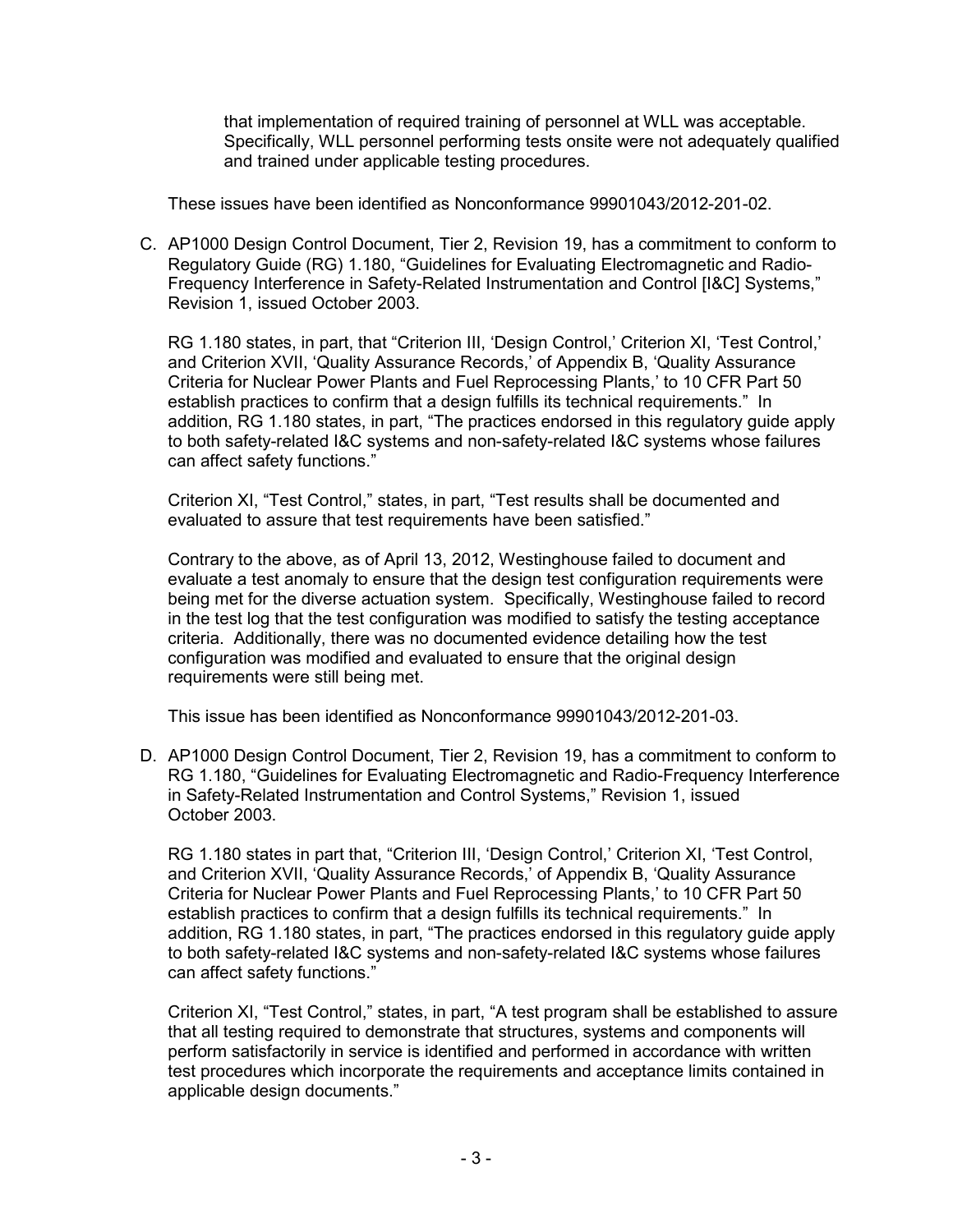Contrary to the above, as of April 13, 2012, Westinghouse failed to ensure that the requirements of RG 1.180 were met during testing. Specifically, Westinghouse failed to: perform a separate analysis of the sensitive frequencies, document and ensure that the EUT was tested within its operating and climate conditions, and ensure that the cabling requirements specified for calibration were captured in the calibration procedure as required by International Electrotechnical Commission (IEC) 61000-4-3 as referenced in RG 1.180.

This issue has been identified as Nonconformance 99901043/2012-201-04.

Please provide a written statement or explanation to the U.S. Nuclear Regulatory Commission, ATTN: Document Control Desk, Washington, DC 20555-0001, with a copy to the Chief, Electrical Vendor Branch, Division of Construction Inspection and Operational Programs, Office of New Reactors, within 30 days of the date of the letter transmitting this Notice of Nonconformance. This reply should be clearly marked as a "Reply to a Notice of Nonconformance" and should include for each noncompliance: (1) the reason for the noncompliance, or if contested, the basis for disputing the noncompliance; (2) the corrective steps that have been taken and the results achieved; (3) the corrective steps that will be taken to avoid noncompliances; and (4) the date when your corrective action will be completed. Where good cause is shown, the NRC will consider extending the response time.

Because your response will be made available electronically for public inspection in the NRC Public Document Room or from the NRC's document system, Agencywide Documents Access and Management System, which is accessible from the NRC Web site at http://www.nrc.gov/reading-rm/adams.html, to the extent possible, it should not include any personal privacy, proprietary, or safeguards information so that it can be made available to the public without redaction. If personal privacy or proprietary information is necessary to provide an acceptable response, then please provide a bracketed copy of your response that identifies the information that should be protected and a redacted copy of your response that deletes such information. If you request withholding of such material, you must specifically identify the portions of your response that you seek to have withheld and provide in detail the bases for your claim of withholding (e.g., explain why the disclosure of information will create an unwarranted invasion of personal privacy or provide the information required by 10 CFR 2.390(b) to support a request for withholding confidential commercial or financial information). If safeguards information is necessary to provide an acceptable response, please provide the level of protection described in 10 CFR 73.21, "Protection of Safeguards Information: Performance Requirements."

Dated this 18th day of May 2012.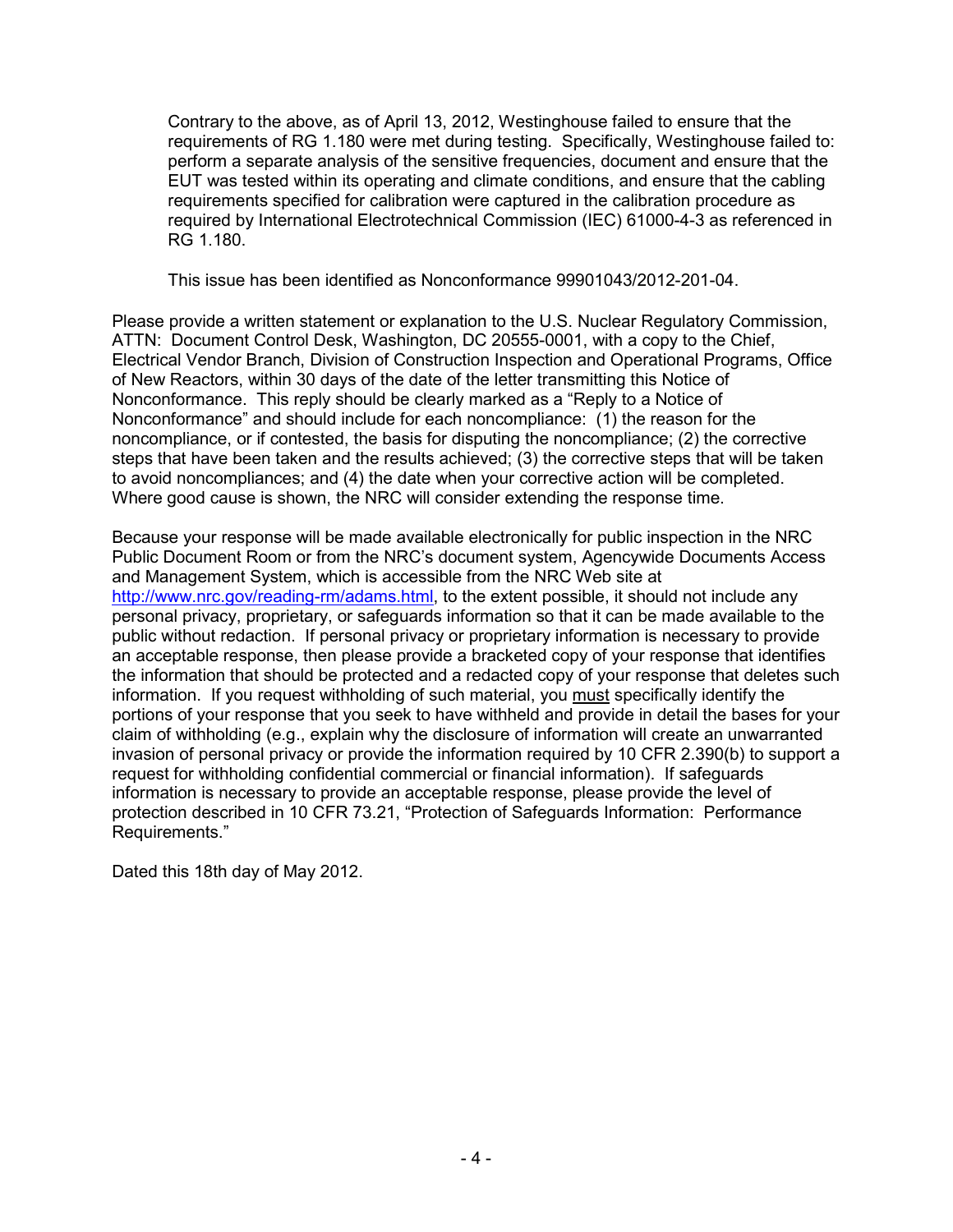# **U.S. NUCLEAR REGULATORY COMMISSION OFFICE OF NEW REACTORS DIVISION OF CONSTRUCTION INSPECTION AND OPERATIONAL PROGRAMS VENDOR INSPECTION REPORT**

| Docket No.:              | 99901043                                                                                                                                                                                     |
|--------------------------|----------------------------------------------------------------------------------------------------------------------------------------------------------------------------------------------|
| Report No.:              | 99901043/2012-201                                                                                                                                                                            |
| Vendor:                  | <b>Westinghouse Electric Company</b><br>1000 Westinghouse Dr.<br>New Stanton, PA 15672                                                                                                       |
| <b>Vendor Contact:</b>   | Mr. Ronald Wessel<br>Principal Engineer, AP1000 COL Licensing Support<br>Phone: 412-374-4023<br>wesselrp@westinghouse.com                                                                    |
| Background:              | The Westinghouse Electric Company–New Stanton facility<br>provides engineering and testing services, including<br>environmental testing, for the AP1000 pressurized-water reactor<br>design. |
| <b>Inspection Dates:</b> | April 9-13, 2012                                                                                                                                                                             |
| Inspection Team Leader:  | George Lipscomb, NRO/DCIP/CEVB                                                                                                                                                               |
| Inspectors:              | Aaron Armstrong, NRO/DCIP/CMVB<br>Shavon Edmonds, NRO/DCIP/CEVB<br>Eugene Huang, NRO/DCIP/CEVB<br>Denise Terry-Ward, RG-II/DCI/CIB1                                                          |
| Approved by:             | Richard A. Rasmussen, Chief<br><b>Electrical Vendor Branch</b><br>Division of Construction Inspection and Operational Programs<br><b>Office of New Reactors</b>                              |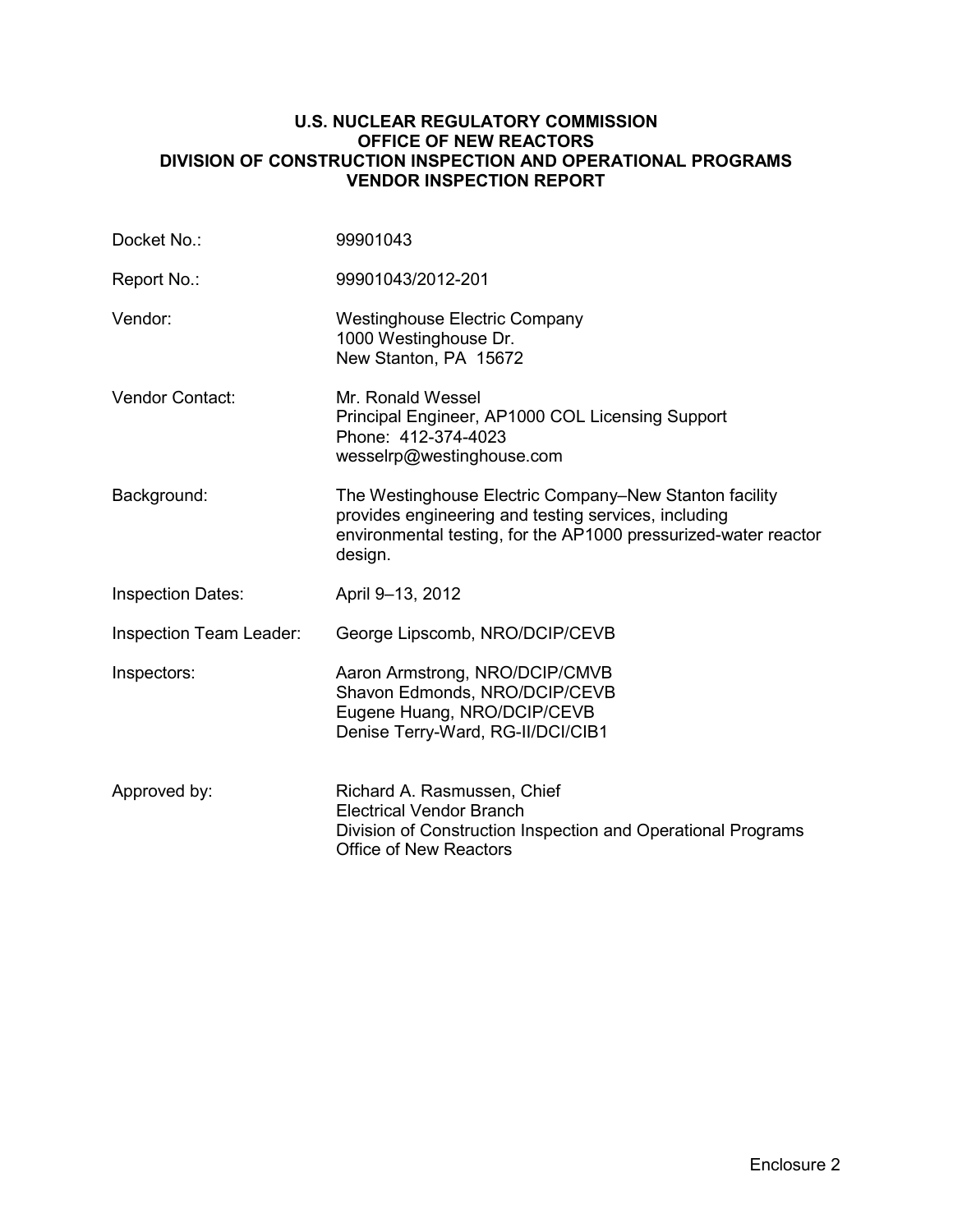# **EXECUTIVE SUMMARY**

#### Westinghouse Electric Company 99901043/2012-201

The U.S. Nuclear Regulatory Commission (NRC) conducted this vendor inspection to verify aspects of Westinghouse Electric Company's (Westinghouse) implementation of their quality assurance (QA) program required by Appendix B, "Quality Assurance Criteria for Nuclear Power Plants and Fuel Reprocessing Plants," to Title 10 of the *Code of Federal Regulations* (10 CFR) Part 50, "Domestic Licensing of Production and Utilization Facilities." The inspection team also assessed activities performed by Westinghouse to meet the AP1000 certified design commitment to Regulatory Guide (RG) 1.180, "Guidelines for Evaluating Electromagnetic and Radio-Frequency Interference in Safety-Related Instrumentation and Control Systems," Revision 1, issued October 2003, and its referenced standards, military standard (MIL-STD)-461E, "Requirements for the Control of Electromagnetic Interference Characteristics of Subsystems and Equipment," and the International Electrotechnical Commission (IEC) 61000 series for equipment electromagnetic emissions and susceptibility.

This technically focused inspection specifically evaluated Westinghouse's implementation of quality activities associated with electromagnetic interference/radio frequency interference (EMI/RFI) qualification testing of Westinghouse AP1000 diverse actuation system (DAS) and the procurement of associated testing services from subcontractor Washington Laboratories, Ltd. (WLL). The DAS is a nonsafety-related system that initiates a reactor trip, actuates selected functions, provides plant information to the operator, and is associated with inspection, test, analysis, and acceptance criteria (ITAAC) No. 2.5.01.03d. This inspection was conducted at Westinghouse's testing facility in New Stanton, PA.

The following regulations served as the bases for this NRC inspection:

- Appendix B to 10 CFR Part 50
- Regulatory Guide 1.180

The inspectors used Inspection Procedure (IP) 43002, "Routine Inspections of Nuclear Vendors," dated April 25, 2011, and IP 43004, "Inspection of Commercial-Grade Dedication Programs," dated April 25, 2011.

No other NRC inspections of Westinghouse–New Stanton have occurred in the last 5 years.

The results of this inspection are summarized below.

#### Procurement

Based on the issuance of Nonconformance 99901043/2012-201-01 for failure to ensure that technical and quality requirements are suitably included or referenced in the documents for procurement, the inspectors determined that Westinghouse's procurement process for EMI/RFI testing services does not satisfy the regulatory requirements set forth in Appendix B to 10 CFR Part 50.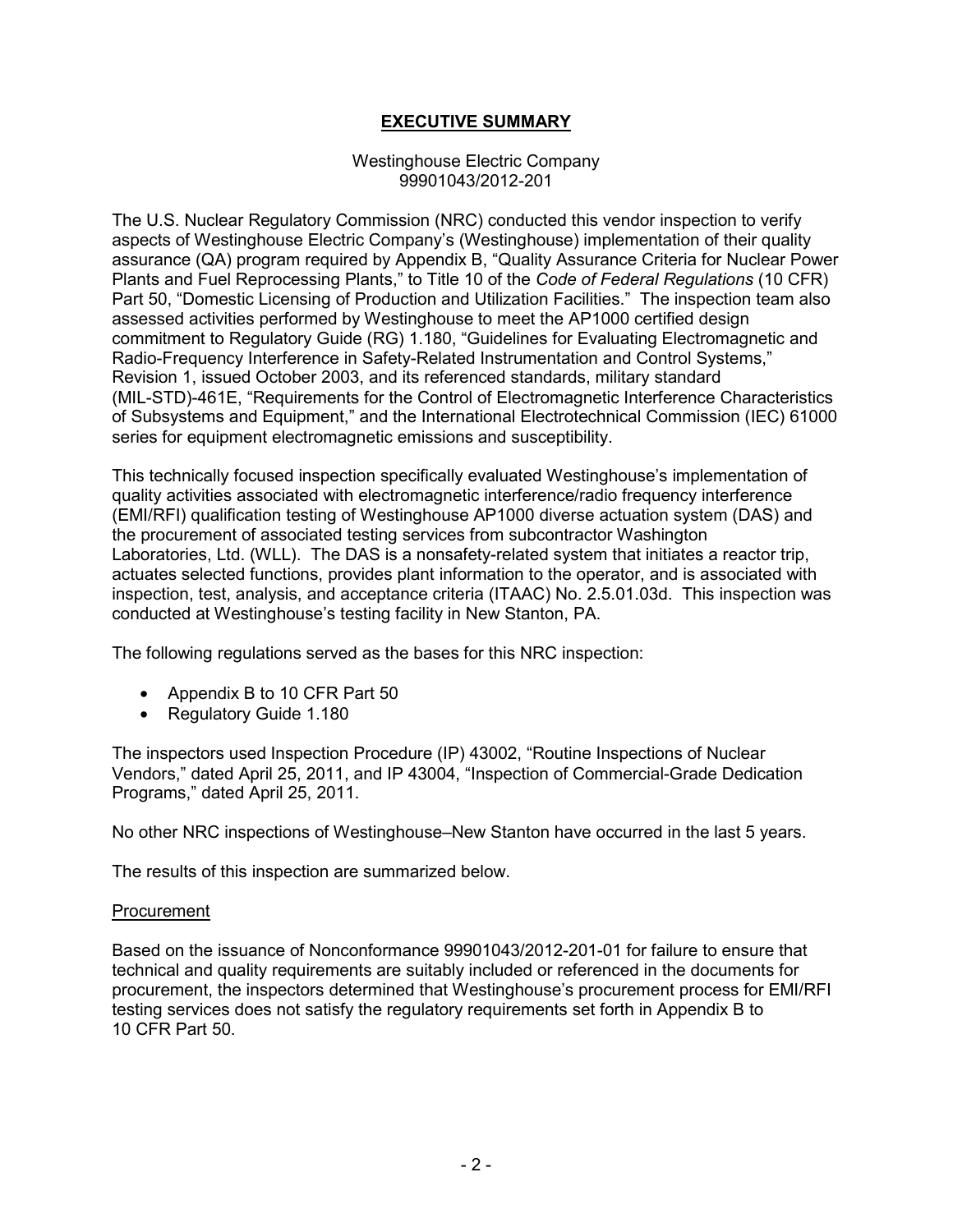# Supplier Oversight

The NRC inspection team concluded that Westinghouse is not effectively implementing its commercial-grade dedication program for EMI/RFI testing services consistent with the regulatory requirements of Criterion III, "Design Control," of Appendix B to 10 CFR Part 50. The NRC inspection team identified Nonconformance 99901043/2012-201-02 for failure to appropriately use inspection and commercial supplier survey acceptance methods to provide reasonable assurance that commercial-grade services provided by its subcontractor WLL, were acceptable.

# Diverse Actuation System EMI/RFI Testing

The NRC inspection team concluded that Westinghouse has not adequately demonstrated to date that the inprocess data generated for the report required to close out ITAAC 2.5.01.03d when completed will adequately satisfy all required regulatory elements described in International Electrotechnical Commission (IEC) 61000-4-3, MIL-STD-461E, and RG 1.180. Based on the sample of testing observed, the NRC inspection team determined that the following nonconformances and ITAAC-related issue need to be resolved and assessed to be in compliance with the commitment in the AP1000 Design Control Document, Tier 2, Revision 19, to conform to RG 1.180:

- The NRC inspection team identified Nonconformance 99901043/2012-201-03 for Westinghouse's failure to document and evaluate a modification to the test configuration resulting from a test anomaly to ensure that the original design requirements have been satisfied in accordance with Criterion XI, "Test Control," of Appendix B to 10 CFR Part 50.
- The NRC inspection team also identified Nonconformance 99901043/2012-201-04 for Westinghouse's failure to ensure that the EMI/RFI testing of the DAS met various technical requirements of RG 1.180, in accordance with Criterion XI, "Test Control," of Appendix B to 10 CFR Part 50.
- WEC self-identified an ITAAC-related issue to verify and validate the simulation input and output software and the advanced logic system test and calibration tool software to ensure that the data recorded for all applicable EUT is properly calibrated and meets the predetermined acceptance values. Resolution of this issue is being tracked by Unresolved Item 99901043/2012-201-05.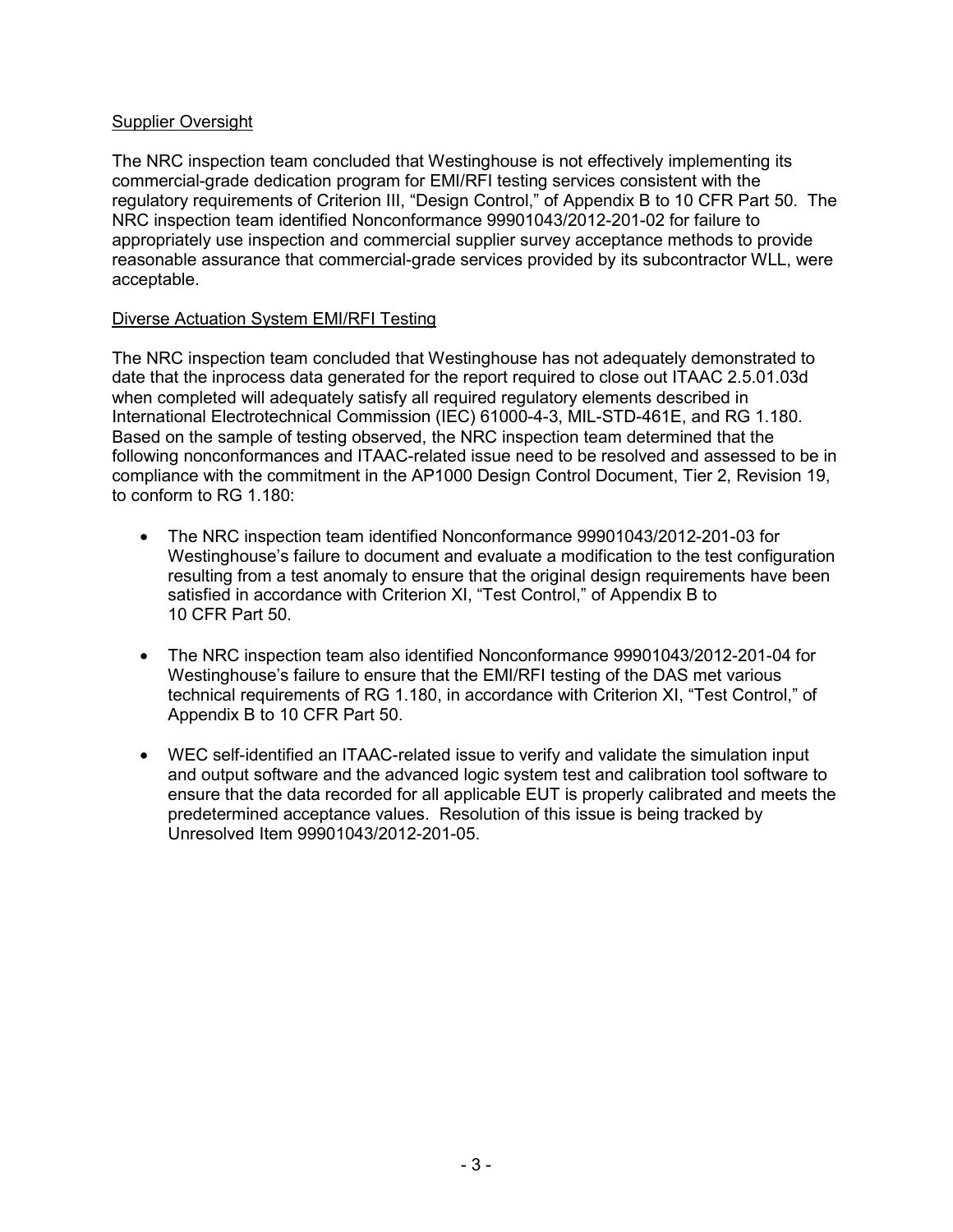# **REPORT DETAILS**

## 1. Procurement

# a. Inspection Scope

The U.S. Nuclear Regulatory Commission (NRC) inspection team reviewed Westinghouse Electric Company (Westinghouse) procurement processes to verify compliance with the requirements of Appendix B, "Quality Assurance Criteria for Nuclear Power Plants and Fuel Reprocessing Plants," to Title 10 of the *Code of Federal Regulations* (10 CFR) Part 50, "Domestic Licensing of Production and Utilization Facilities." Specifically, the inspection evaluated the effectiveness of Westinghouse to ensure requirements were contractually passed to Washington Laboratories, Ltd. (WLL) for electromagnetic interference/radio frequency interference (EMI/RFI) qualification testing services for the Westinghouse AP1000 diverse actuation system (DAS). The inspectors selected a sample of purchase orders (POs), associated qualified suppliers list (QSL) entries, and received products from WLL for evaluation.

#### b. Observations and Findings

#### b.1 Purchasing Requirements

Section 4.3, "Procurement," of the Westinghouse quality management system (QMS) describes the process and controls established to ensure purchased items and services meet applicable technical and quality requirements, and WEC 7.5, "Control of Purchased Items and Services," provides details in regards to control of purchased items and services. As required by these procedures, technical and quality requirements identified during commercial–grade supplier survey activities are annotated in the QSL so that applicability of requirements can be evaluated during the procurement process. These items are required to be passed down in purchase orders.

A sample of three POs to WLL, including associated commercial-grade dedication (CGD) survey, and supply audit evaluation summary (SAES) documents, were evaluated to verify appropriate controls for technical and quality requirements for EMI/RFI testing services. The inspectors noted commercial–grade supplier survey WES-2011-121 contained the following purchase requirements: that WLL use the quality assurance (QA) program audited and approved by Westinghouse and that WLL notify Westinghouse of any changes to the QA program. However, the inspectors found that the purchase requirements were not included in any of the WLL POs or SAESs evaluated. This issue is considered more than minor because 1) it indicates a Westinghouse process deficiency used to control both technical and quality requirements for purchases to be dedicated, the extent of which is unknown, and 2) four of the five CGD critical characteristics for EMI/RFI testing activities relied on the WLL programmatic quality controls, which, as a result of this deficiency, were never contractually imposed by Westinghouse.

Failure to assure technical and quality requirements are suitably included or referenced in the documents for procurement is cited as Nonconformance 99901043/2012-201-01.

Westinghouse created Issue Report #12-101-M044, dated April 10, 2012, and Issue Report #12-101-M015, dated April 11, 2012, related to this issue.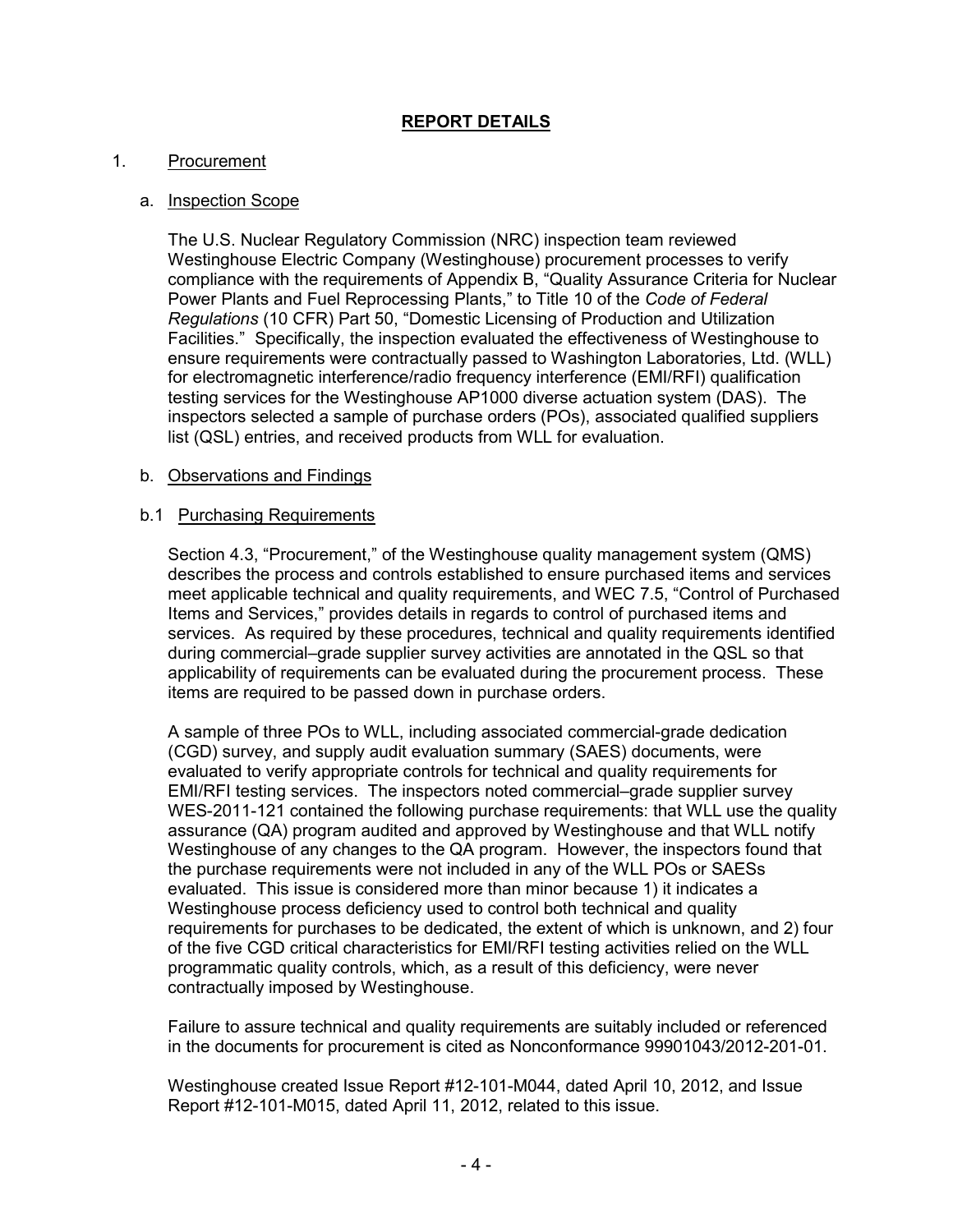# b.2 Receipt of Products

The NRC inspection team selected three POs to WLL for verification of receipt of product for EMI/RFI testing services. The inspectors learned that the primary PO deliverable in each case was a test report. The inspectors also noted that the test report was a CGD critical characteristic identified in EMI/RFI Commercial Dedication Instruction (CDI) 3865, which used the inspection and test method of acceptance.

The inspectors selected a delivered WLL test report as a sample for evaluation. The inspectors learned that the format and content of the test report was representative of all WLL EMI/RFI reports. The inspectors found multiple examples of technical data required by the MIL and IEC standards missing from the test report. Specific examples and more details on this issue can be found in the CGD program section of this report (see Section 2.b.3, "Test Report,").

There were no other observations or findings of significance noted in this area.

# c. Conclusions

Based on the issuance of Nonconformance 99901043/2012-201-01 for failure to assure technical and quality requirements are suitably included or referenced in the documents for procurement, the inspectors determined that Westinghouse's procurement process for EMI/RFI testing services does not satisfy the regulatory requirements set forth in Appendix B to 10 CFR Part 50.

#### 2. Supplier Oversight

# a. Inspection Scope

The NRC inspection team reviewed Westinghouse's commercial-grade dedication program and the implementation related to the EMI/ RFI testing performed on the DAS system to determine if supplier controls were in compliance with the requirements of Appendix B to 10 CFR Part 50. Specifically, the inspection team evaluated the effectiveness of Westinghouse dedication activities to ensure proper oversight of their subsuppliers. The inspectors selected a sample of commercial-grade surveys, audits, and evaluations performed by Westinghouse to provide periodic inspection and verification of control processes of subsuppliers.

#### b. Observations and Findings

Westinghouse performs commercial-grade surveys in support of the dedication services of its subsupplier WLL. The inspectors reviewed samples of surveys of WLL for EMI/RFI testing services and found three examples in which Westinghouse failed to ensure that each critical characteristic was properly verified by special inspection or survey methods. These instances are discussed in detail as follows:

#### b.1 Effectiveness of Survey

CDI-3865 specifies acceptance criteria for each critical characteristic for EMI/RFI testing services provided by WLL. It also designates which dedication acceptance method is used to verify that each characteristic was properly implemented. WEC 7.3, Section 7.2,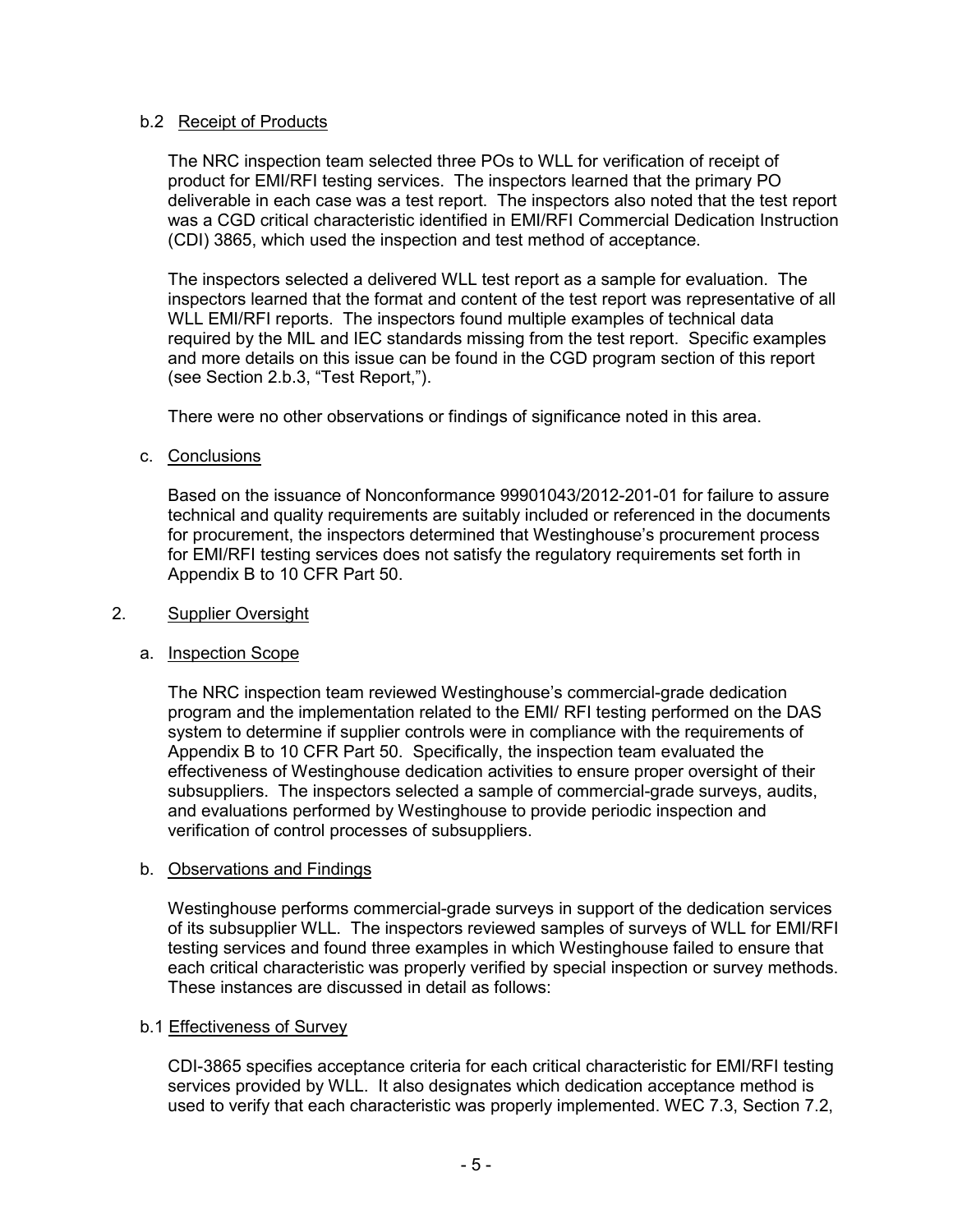states, "A commercial grade survey shall be performed by quality personnel, supplemented by Engineering, Supply Management and/or other participants as necessary to conduct an effective evaluation." During an interview of the auditor who performed survey WES-2011-121 of WLL, it was determined that a pre-job brief was conducted with engineering before onsite survey activities began in lieu of actually using engineering to support the survey. The auditor indicated that no technical specialist was needed onsite because only a programmatic review of WLL quality program was to be conducted with no verification of implementation.

According to WES-2011-121, "Commercial Grade Survey of WLL," dated July 14, 2011, the evaluation criteria for critical characteristic "Performance Test" stated that test and calibration procedures were reviewed to assess the performance of previous electromagnetic compatibility (EMC) testing activities conducted by WLL. During an interview with engineering staff who conducted the pre-job brief, it was determined that there was no official review of WLL technical procedures.

The inspectors identified two failures that were a direct result of the lack of engineering involvement during onsite survey activities. One failure was that the acceptance criteria for critical characteristic "Performance Test" states, "WLL test procedures are compliant with applicable and military standards for setup and testing (IEC 61000-4-2)." The inspectors noted examples in which WLL procedures ETP01398 were not in compliance with the standards (see Section 3.b.5 of this report). The other failure involves the lack of data in the test report and is described in Section 2.b.3, "Test Report."

The inspectors noted an additional example in which a critical characteristic was found to be unacceptable according to acceptance criteria designated in CDI-3865. The acceptance criteria for critical characteristic "Quality System" states that "WLL ACLASS certificate for electrical testing will be evaluated as a recurring activity". According to CDI-3865 and various interviews with the staff, the current ACLASS certification of WLL was to be checked when personnel from WLL arrived onsite to perform EMC testing activities. The NRC inspection team determined that Westinghouse could not provide adequate documentation for recurring evaluation of WLL's current ACLASS certificate for electrical testing.

These failures are examples listed in Nonconformance 99901043/2012-201-02.

Westinghouse created Issue Report #12-103-M020 related to these issues.

# b.2 Personnel Qualification

The NRC inspection team reviewed the WLL training qualification matrix, ADM04208.RV2, dated April 3, 2009, to ensure that personnel were properly trained to perform EMI/ RFI testing activities. The NRC inspection team witnessed the WLL employee performing EMI/RFI testing activities on the DAS system during the NRC inspection. It was determined that the WLL employee performing onsite testing activities was not adequately qualified since the employee was not trained to the following procedures: MIL-STD-461E, IEC 61000-4-3, and CISPR 11. It was noted that WEC failed to verify critical characteristic "Personal Qualification" by means of commercialgrade survey WES-2011-121, which should have ensured that implementation of required training of personnel at WLL was performed.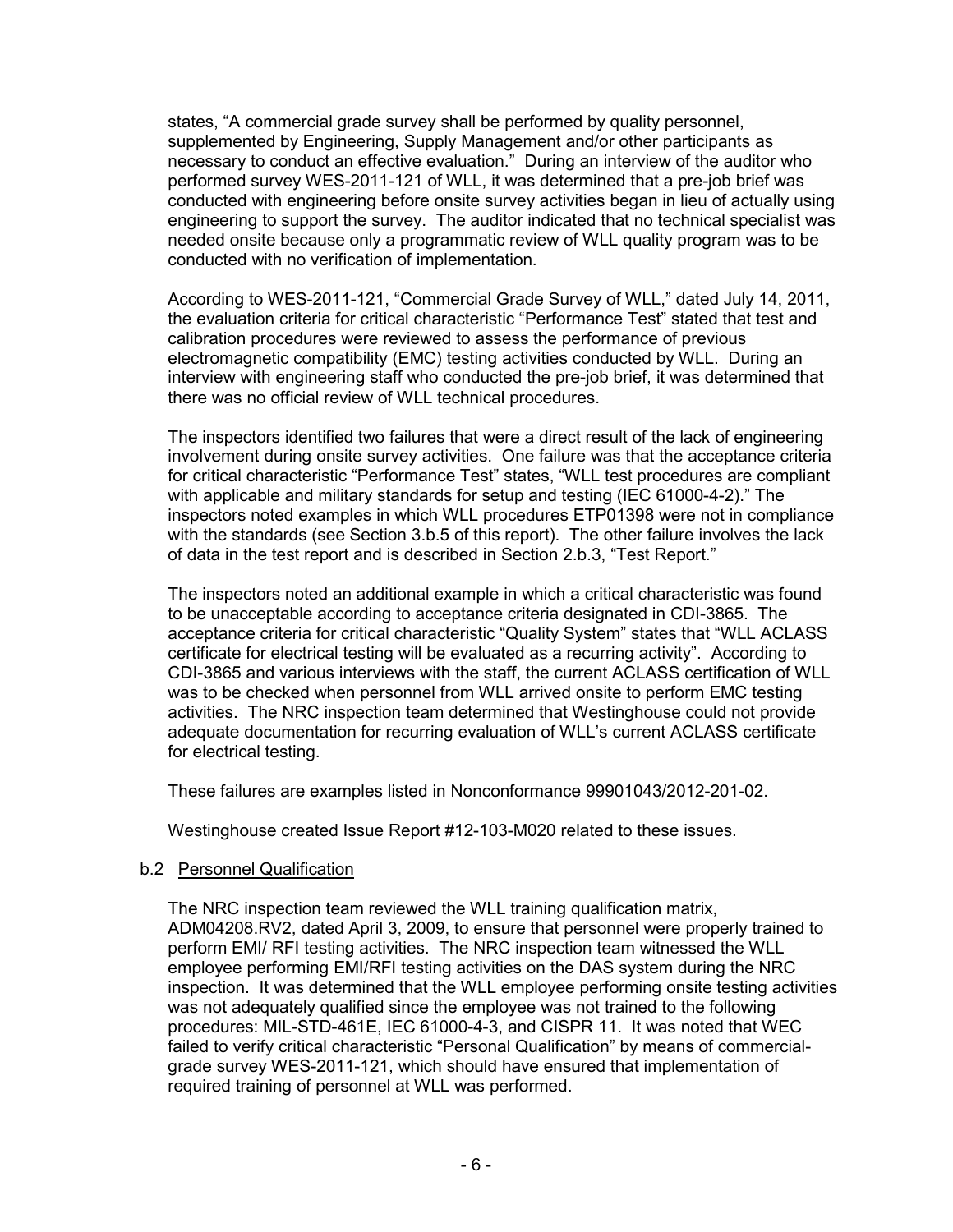This failure is an example listed in Nonconformance 99901043/2012-201-02.

Westinghouse created Issue Report #12-102-M007 related to this issue.

# b.3 Test Report

The NRC inspection team reviewed samples of the WLL EMI/RFI test report data to ensure that the correct design data and test conditions were properly documented. CDI-3865, Revision 1, identifies the "test report" as a critical characteristic and specifies that input data be recorded in the WLL test report. WLL Report No.12274-01, "EMI/RMC Test Report for the Westinghouse Electric Company–EA01 AC Distribution Panel," Revision 1, was found to be missing required data, including operating conditions of EUT, rate of sweep of frequency, dwell time, field intensity, and frequency steps. The missing test data are a requirement per standard IEC 61000-4-3, Section 8, "Test Procedures," and Section 6.2, "Calibration of Field."

This failure is an example listed in Nonconformance 99901043/2012-201-02.

Westinghouse created Issue Report #12-104-M022 related to this issue.

c. Conclusions

Based on the issuance of Nonconformance 99901043/2012-201-02, the inspectors determined that Westinghouse's current CGD and supplier control processes for WLL EMI/RFI testing activities do not satisfy the regulatory requirements set forth in Appendix B to 10 CFR Part 50.

# 3. Diverse Actuation System EMI/RFI Testing

# a. Inspection Scope

The NRC inspection team reviewed the implementation of the following areas in relation to the DAS EMI/RFI testing to verify the commitment in the AP1000 Design Control Document, Tier 2, Revision 19, to conform to Regulatory Guide 1.180, "Guidelines for Evaluating Electromagnetic and Radio-Frequency Interference in Safety-Related Instrumentation and Control Systems," Revision 1, issued October 2003. The RG references MIL-STD-461E and the applicable IEC standards depending on the specific type of EMI/RFI testing to be done.

- Flowdown of requirements: The NRC inspection team reviewed Westinghouse AP1000 EQ [equipment qualification] Methodology documentation and the DAS test plan to determine if the documents are in compliance with the regulatory requirements.
- Equipment under test configuration and verification: The NRC inspection team reviewed the applicable Westinghouse procedures used to document the process between the design configurations of the DAS cabinet to the equipment under test (EUT) configuration.
- Measuring and test equipment calibration: The NRC inspection team reviewed applicable sections of Westinghouse's QA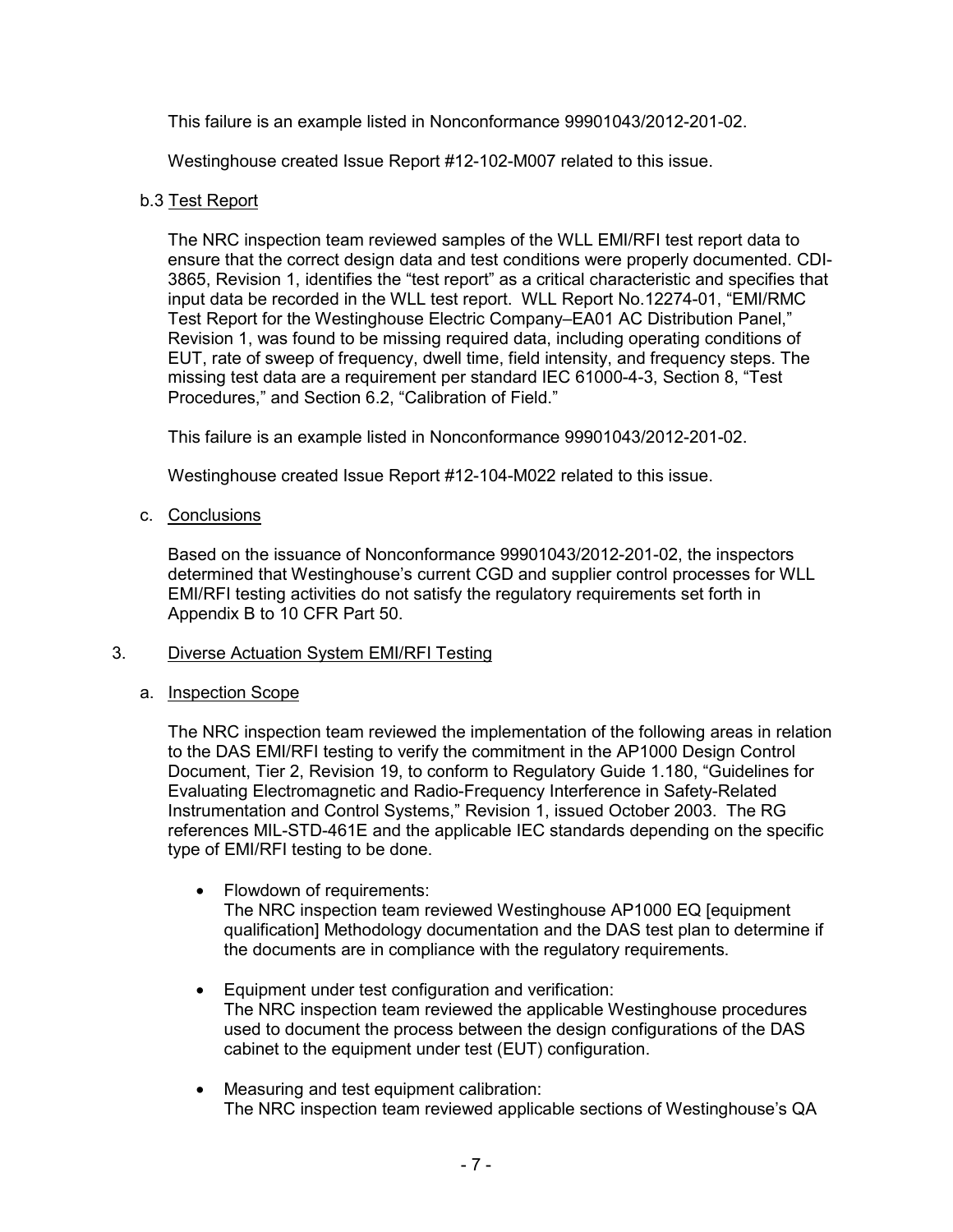program and lower-tier procedures along with a sample of calibration records to determine if there were appropriate controls of measuring and test equipment (MT&E) used to perform the DAS EMI/RFI qualification tests.

• Data collection:

The NRC inspection team reviewed the applicable Westinghouse and WLL procedures to confirm that the adequacy and implementation of the data collection process followed the guidelines in the military standard (MIL) and IEC standard for EMI/RFI qualification tests.

• Compliance with standards: The NRC inspection team interviewed Westinghouse and WLL staff responsible for the inprocess EMI/RFI qualification tests for inspections, tests, analysis, and acceptance criteria (ITAAC) 2.5.01.03d to determine if the implementing procedures and data collected reflected the requirements of RG 1.180, MIL-STD-461E, and IEC 61000-4-3.

# b. Observations and Findings

# b.1 Flowdown of Requirements

The AP1000 EQ Methodology document is Westinghouse's top-tier document that contains the overall guidelines for equipment qualifications criteria, methods, and codes for the EMC testing for the AP1000 project. It also provides the EMC criteria for the DAS qualification. The DAS type test qualification requirements are performed to demonstrate that the AP1000's safety-related equipment meets or exceeds the safety function of the plant through its design or qualified life.

Test procedure, "AP1000 EMC Test Procedure for the Diverse Actuation Systems (DAS)," APP-DAS-VPP-001, Revision 0, defines the testing requirements contained in MIL-STD-461E, IEC 61000 standards, and regulatory positions of RG 1.180 for conducted and radiated emissions testing. Procedure APP-DAS-VPP-001 contained the verbatim requirements from MIL-STD-461E, IEC 61000, and RG1.180. The translation of technical requirements from the standards and RG 1.180 to the APP-DAS-VPP-001 procedure met the regulatory requirements for the DAS test plan and procedures. The NRC inspection team observed implementation of test procedure IEC 61000-4-3 and RS 103 for the DAS cabinet described in Section 3.b.5 of this report.

# b.2 Equipment under Test Configuration and Verification

The NRC inspection team reviewed APP-DAS-T1-502, "Diverse Actuation System Equipment Qualification Unit Configuration and Test Specification," which is the procedure that explains that the EUT cabinet was configured to envelop the three different design switch configurations of the DAS. Westinghouse personnel stated that there would be a reconciliation calculation added to the final equipment qualification report that would provide justification on how the EUT cabinet configuration encompassed all the installed DAS design switch configurations when testing of the EUT was completed.

Since the reconciliation calculation is needed to determine if the EUT cabinet configuration encompasses the DAS design as required by RG 1.180, appropriate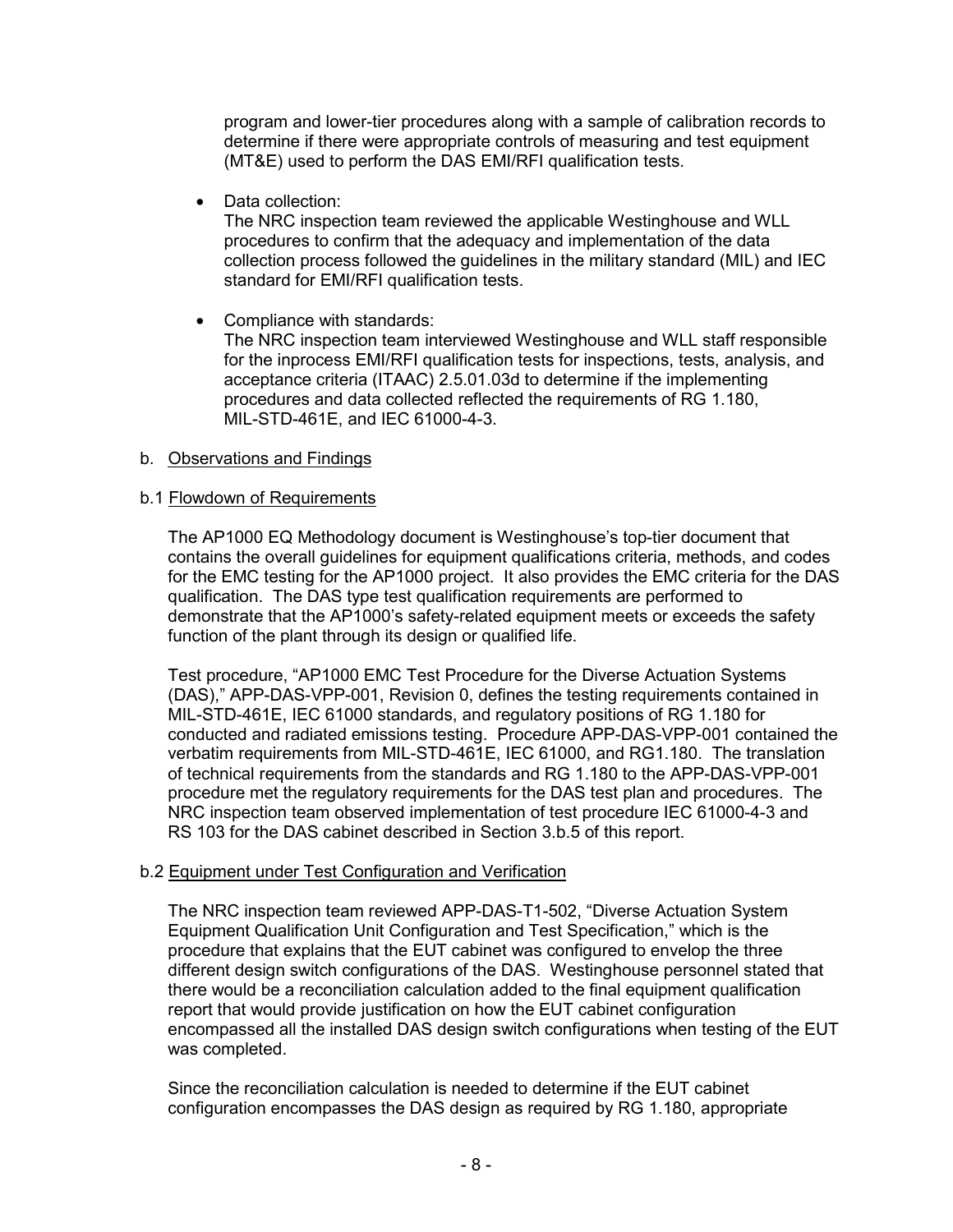resolution of this item will be necessary to meet the ITAAC. A note will be added to the NRC's CIPIMS database to highlight the reconciliation calculation for the DAS as one item for potential NRC follow-up action.

WNA-TP-03918-WAPP, "Diverse Actuation System Equipment Qualification Unit Cabinet Hardware Test Procedure," was used to verify if the hardware configuration was set up according to the test configuration determined by Westinghouse. This procedure, completed on February 13, 2012, was performed during the preparation of the EUT DAS cabinet for EMI/RFI testing. Step 9.2.23.1 of WNA-TP-03918-WAPP was used to verify that when a circuit breaker is opened, no voltage was present at the points specified. The observed test result was documented at -21Vdc and Westinghouse personnel noted during the procedure that this test anomaly would be captured in the test log, which would be later incorporated into the final equipment qualification report. The NRC inspection team noted that the test anomaly was not captured in the test log, nor was there any documentation on the evaluation and steps taken to resolve the anomaly. Upon discussion with the test engineer, the NRC inspection team noted that the original test configuration was modified and a portion of the configuration was de-energized to resolve the test anomaly; however, there was no evaluation or justification to determine if the test configuration modification encompassed the original design requirements.

Failure to document and evaluate the test anomaly and associated change in test configuration to ensure that the original test configuration requirements were still being met has been cited as Nonconformance 99901043/2012-201-03.

Westinghouse created Issue Report #12-102-M075 to address this issue.

# b.3 Measuring and Test Equipment Calibration

The NRC inspection team interviewed Westinghouse personnel on the methods of M&TE for Westinghouse and WLL. The NRC inspection team performed direct observation on the following six MT&E test equipment samples, which included calibration certificates, to verify that the MT&E used for the EMI/RFI qualification tests were appropriately controlled:

- Fluke 287 "Multimeter," Serial #13640061
- Calibration certificate, Exelonpowerlabs, ID Number WSG000500977
- Fluke 712 "RTD Process Calibrator," Serial #1016060
- Calibration certificate, Exelonpowerlabs, ID Number 800657
- Fluke 190-104 "ScopeMeter," Serial #18351802
- Calibration Results by Washington Laboratories, LTD, for Westinghouse Semi-Anechoic Chamber, dated December 22, 2011

No issues of significance were identified in this area.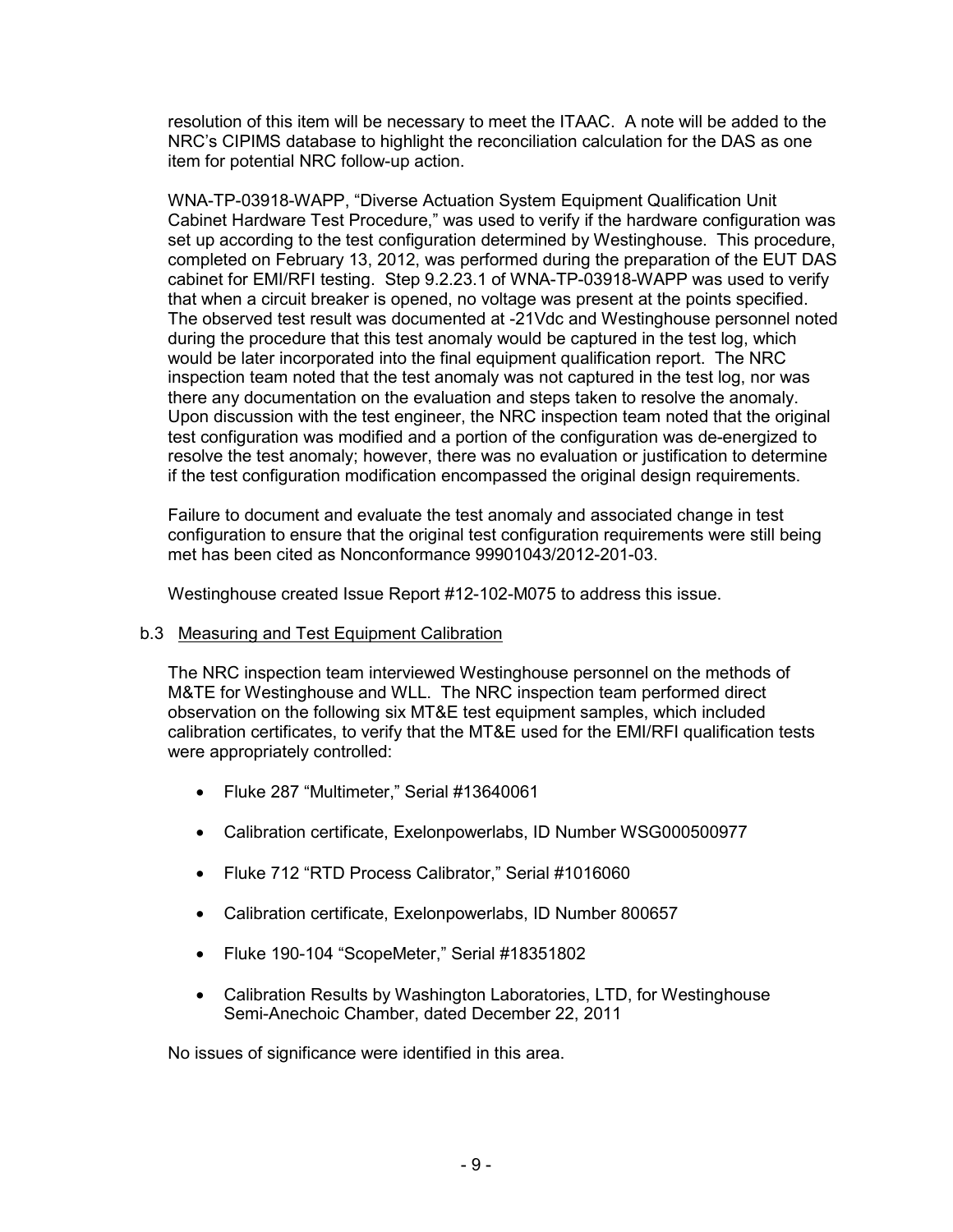# b.4 Data Collection

The NRC inspection team discovered that the advanced logic system (ALS) test and calibration tool (ATCT) is an integral part of the DAS system test for measuring, monitoring, and testing equipment. The ATCT software is used to calibrate and verify that the standard input/output simulator software (SIOS) measures and records the correct data. Westinghouse is relying on the data from the SIOS during the EMC testing of the EUT to determine if the results are acceptable.

The NRC inspection team noted that Westinghouse self-identified that there had been no verification or validation of the software used for the DAS EMC-type testing. Since the SIOS and ATCT software were not verified or validated, the NRC inspection team cannot determine if the test data results are valid.

The NRC inspection team is opening an Unresolved Item (URI) to review Westinghouse's evaluation on the software used for the DAS EMC type testing to determine if there is a finding. URI 99901043/2012-201-05.

Westinghouse Issue Report #12-100-M019, dated April 9, 2012, is related to this issue.

# b.5 Compliance with Standards

The NRC inspection team directly observed a sample of two inprocess EMI/RFI qualification tests performed on the DAS equipment for ITAAC 2.5.01.03d. The two test samples are as follows:

- "Electromagnetic Compatibility (EMC)" performed to the following procedures: IEC 61000-4-3, WLL procedure ETPP01398, and Westinghouse procedure APP-DAS-VPP-001
- "Radiated Susceptible" performed to the following procedures: MIL-STD-461E and Westinghouse procedure APP-DAS-VPP-001

During the above inprocess qualification tests, the NRC inspectors verified that the following procedural elements have been implemented, satisfied, verified, and recorded.

- test parameters and initial conditions
- test acceptable criteria
- all test prerequisites
- test facility environmental conditions
- formal test procedure revisions
- test anomalies (unanticipated events and conditions) and their disposition
- test instrumentation range, accuracy, and uncertainty (if applicable) were appropriate for the test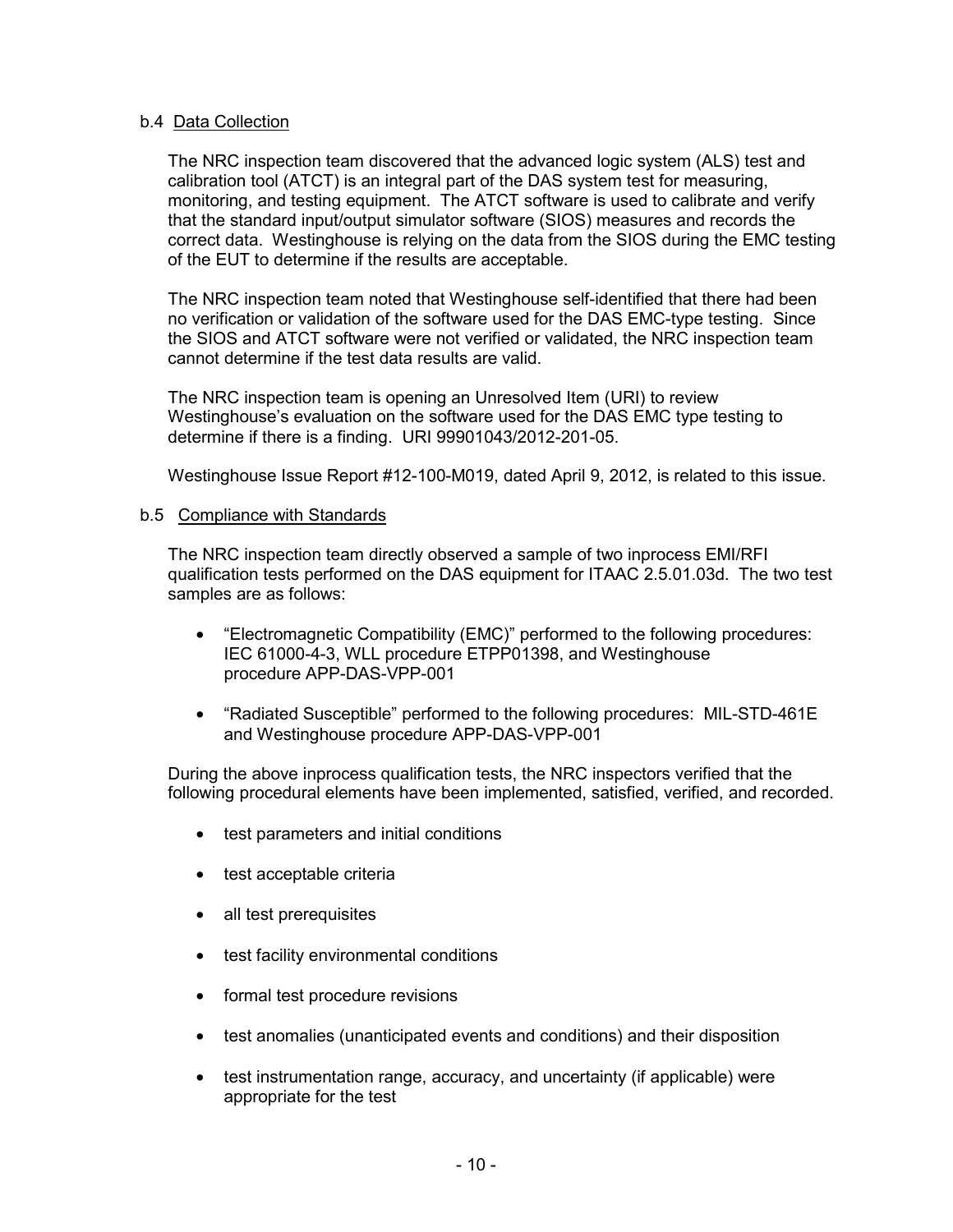- test procedure sequence was followed or deviations were adequately evaluated and documented
- test data is reduced to a format facilitating design certification of the component or design feature
- test results are compared with previously determined performance criteria
- test deficiencies are clearly identified and appropriate corrective action has been proposed, reviewed, and completed
- evaluations were reviewed and approved by responsible test engineer or management and submitted to the design organization for final approval

The NRC inspection team randomly selected EUT, such as antennas, cables, grounding connections, shielded enclosure, circuit breakers, power supplies, switches, multimeters, scope meters, resistance temperature detector (RTD) process calibrators, and other miscellaneous components to validate that the test set up complied with the established requirements.

The NRC inspection team discovered that WLL's test procedure ETP01398, "Immunity Test Procedure for IEC 61000-4-3," RV2, Section 2, did not comply with the requirements of IEC 61000-4-3 as follows:

- IEC 61000-4-3 states, "The EUT shall be tested within its operating and climate conditions." The Washington Lab procedure records the testing temperature and humidity, but there are no acceptance criteria nor is the information verified at any point to ensure that the test conditions meet the design operating and climate conditions for the DAS cabinet as required.
- IEC 61000-4-3 states, "The sensitive frequencies (e.g., the clock frequency) shall be analyzed separately." A separate analysis was not performed by Westinghouse nor was there any documented evidence that a future analysis would be performed.
- IEC 61000-4-3 states, "This calibration is valid for all EUTs whose individual faces (including any cabling) can be fully enclosed by the "uniform area." WLL's procedure states, "This calibration is valid for all EUTs whose individual face can be fully enclosed in the uniform area." Cabling is not captured or considered in WLL's calibration procedure ETP01398 as required; however, in the qualification test observed, the calibration did happen to include cabling in the "uniform area."

Failure to meet the requirements of RG 1.180 during EMI/RFI testing has been cited as Nonconformance 99901043/2012-201-04.

c. Conclusions

The NRC inspection team determined that a review of the reconciliation calculation that will be incorporated into the final equipment qualification report to justify that the EUT test configuration envelops the three design switch configurations is needed to validate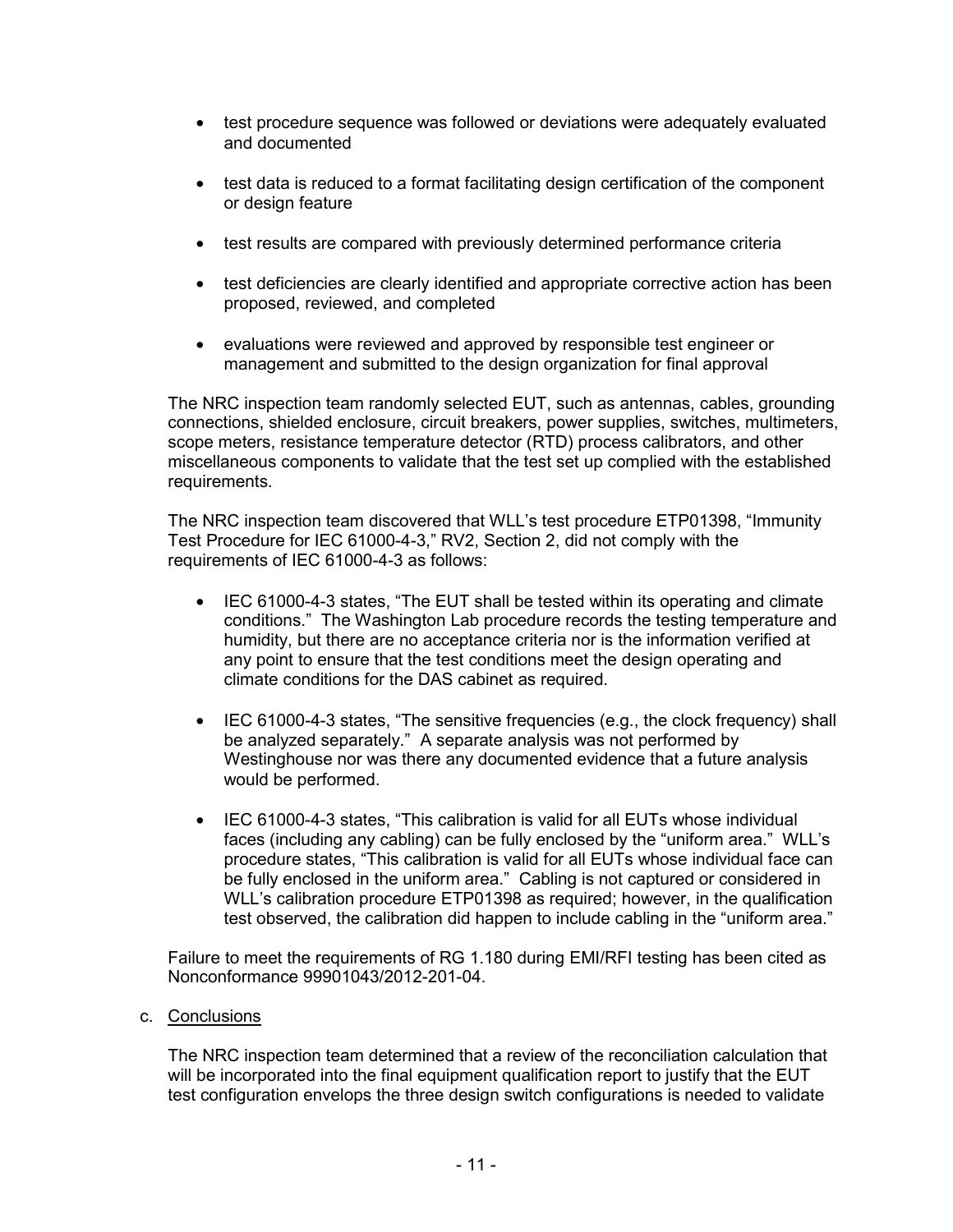EMC testing. The NRC inspection team also determined that verification and validation of all applicable software used for the DAS EMC testing is required to ensure regulatory requirements are met.

Based on the two nonconformances identified above, the NRC inspection team determined that Westinghouse is not in compliance with the commitment in the AP1000 Design Control Document, Tier 2, Revision 19, to conform to RG 1.180 for EMI/RFI testing.

# 4. Inspections, Tests, Analyses, and Acceptance Criteria

The NRC inspection team identified the following ITAAC related to EMI/RFI testing. The ITAAC is referenced in this section for future use by the NRC staff during the ITAAC review process. Although the ITAAC relates to the topics discussed in this inspection report, this report by no means constitutes that the ITAAC have been met or fully inspected by the NRC.

| AP1000 Design<br>Control Document,<br>Tier 1.<br>Revision 19 | Table 2.5.1-4 | ITAAC 3.d |
|--------------------------------------------------------------|---------------|-----------|
|--------------------------------------------------------------|---------------|-----------|

# 5. Entrance and Exit Meetings

On April 9, 2012, the inspectors presented the inspection scope during an entrance meeting with Mr. Tim Drouin, Westinghouse Director of Project Integration, and other Westinghouse personnel. On April 13, 2012, the inspectors presented the inspection results during an exit meeting with Mr. Gary Brassart, Westinghouse Vice President-Operational Excellence, and Chief Quality Officer, and other Westinghouse personnel.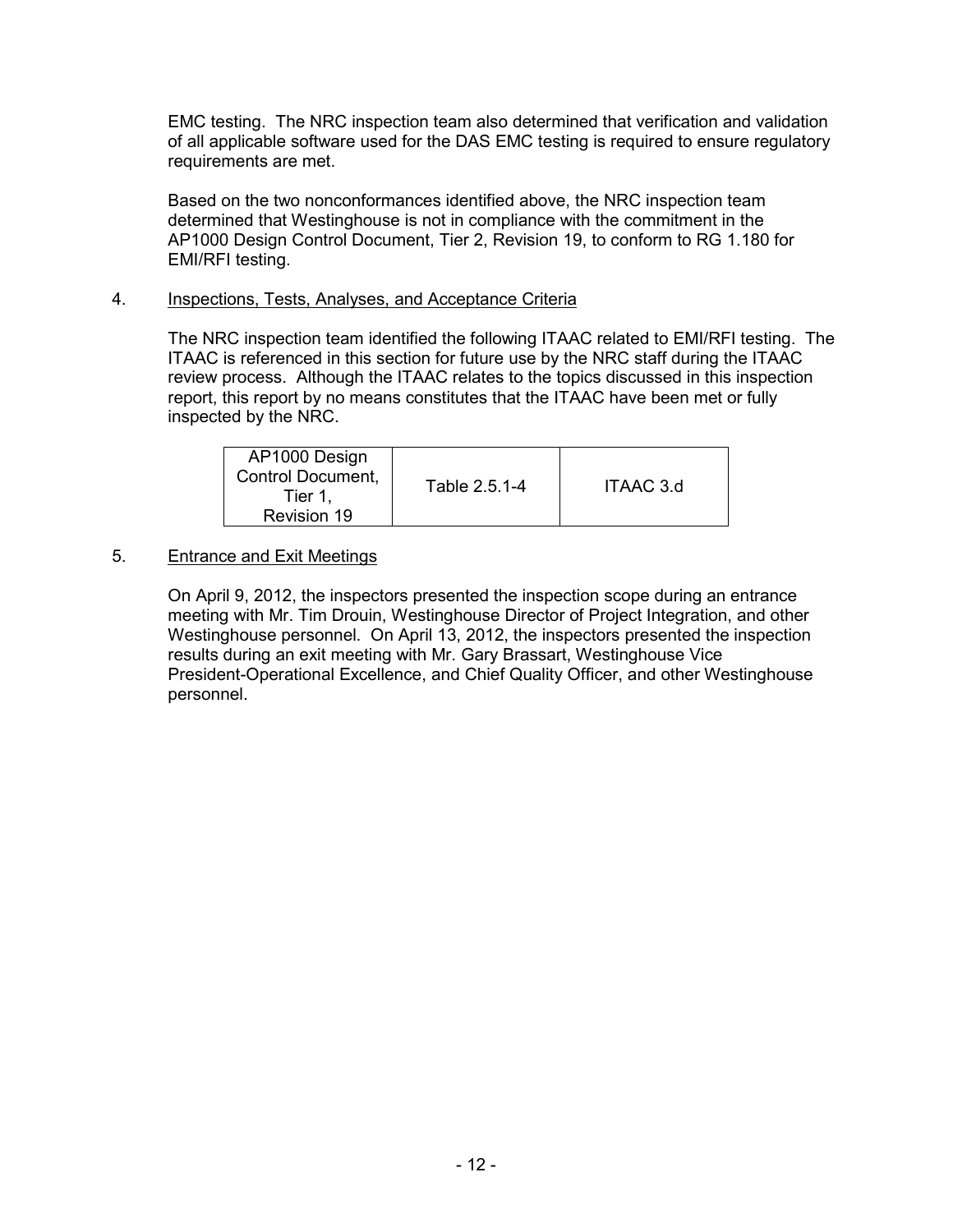# **ATTACHMENT**

# 1. PERSONS CONTACTED AND NRC STAFF INVOLVED:

| <b>Name</b>                 | <b>Title</b>                                                 | <b>Affiliation</b> | <b>Entrance</b> | <b>Exit</b> | <b>Interviewed</b> |
|-----------------------------|--------------------------------------------------------------|--------------------|-----------------|-------------|--------------------|
| <b>Gary Brassart</b>        | VP, Operational<br>Excellence and CQO                        | Westinghouse       |                 | X           |                    |
| <b>Paul Russ</b>            | Director, International<br>AP1000 Licensing                  | Westinghouse       |                 | $\star$     |                    |
| <b>Tim Drouin</b>           | Director of Project<br>Integration                           | Westinghouse       | $\star$         | X           |                    |
| Dan Harris                  | Director, Field<br><b>Services and Testing</b><br>Operations | Westinghouse       |                 | X           | X                  |
| <b>Ron Wessel</b>           | Principal Engineer,<br>Licensing                             | Westinghouse       | X               | X           | X                  |
| <b>Brian Gaia</b>           | Manager, EQ II                                               | Westinghouse       | X               | $\star$     | X                  |
| <b>Aaron Hatok</b>          | AP1000 Program<br>Manager                                    | Westinghouse       |                 | $\star$     |                    |
| <b>Mike Canton</b>          | <b>VOGTLE PM</b>                                             | Westinghouse       |                 | $\star$     |                    |
| Don Behnke                  | EQ PM                                                        | Westinghouse       | X               | X           |                    |
| Suresh<br>Channarasappa     | Fellow Engineer, EQ                                          | Westinghouse       | X               | X           | X                  |
| Ashleigh Chicko             | <b>EQ Technical Editor</b>                                   | Westinghouse       | X               | X           |                    |
| Laura Goossen               | EQ Program<br>Manager                                        | Westinghouse       | X               | X           |                    |
| John Mallory                | <b>Supplier Quality</b><br>Engineer                          | Westinghouse       | X               | X           | X                  |
| Larissa Marple              | Lead EQ Engineer                                             | Westinghouse       | X               | X           | X                  |
| <b>Frank Patula</b>         | <b>EQ Engineer</b>                                           | Westinghouse       | X               | X           |                    |
| <b>Gary Ament</b>           | Manager, EQ I                                                | Westinghouse       | X               |             |                    |
| Jennifer Moon               | <b>EQ Engineer</b>                                           | Westinghouse       | X               |             | X.                 |
| April Lawrence              | <b>EQ Engineer</b>                                           | Westinghouse       | X               |             |                    |
| Steve Woodyard              | <b>QA Lead Auditor</b>                                       | Westinghouse       |                 |             | X                  |
| Alexander<br><b>Broskey</b> | Design Engineer                                              | Westinghouse       |                 |             | X                  |
| Thien Ta                    | <b>Test Operator</b>                                         | <b>WLL</b>         |                 |             | X                  |
| Justin Boukinght            |                                                              | <b>SCANA</b>       |                 | $\star$     |                    |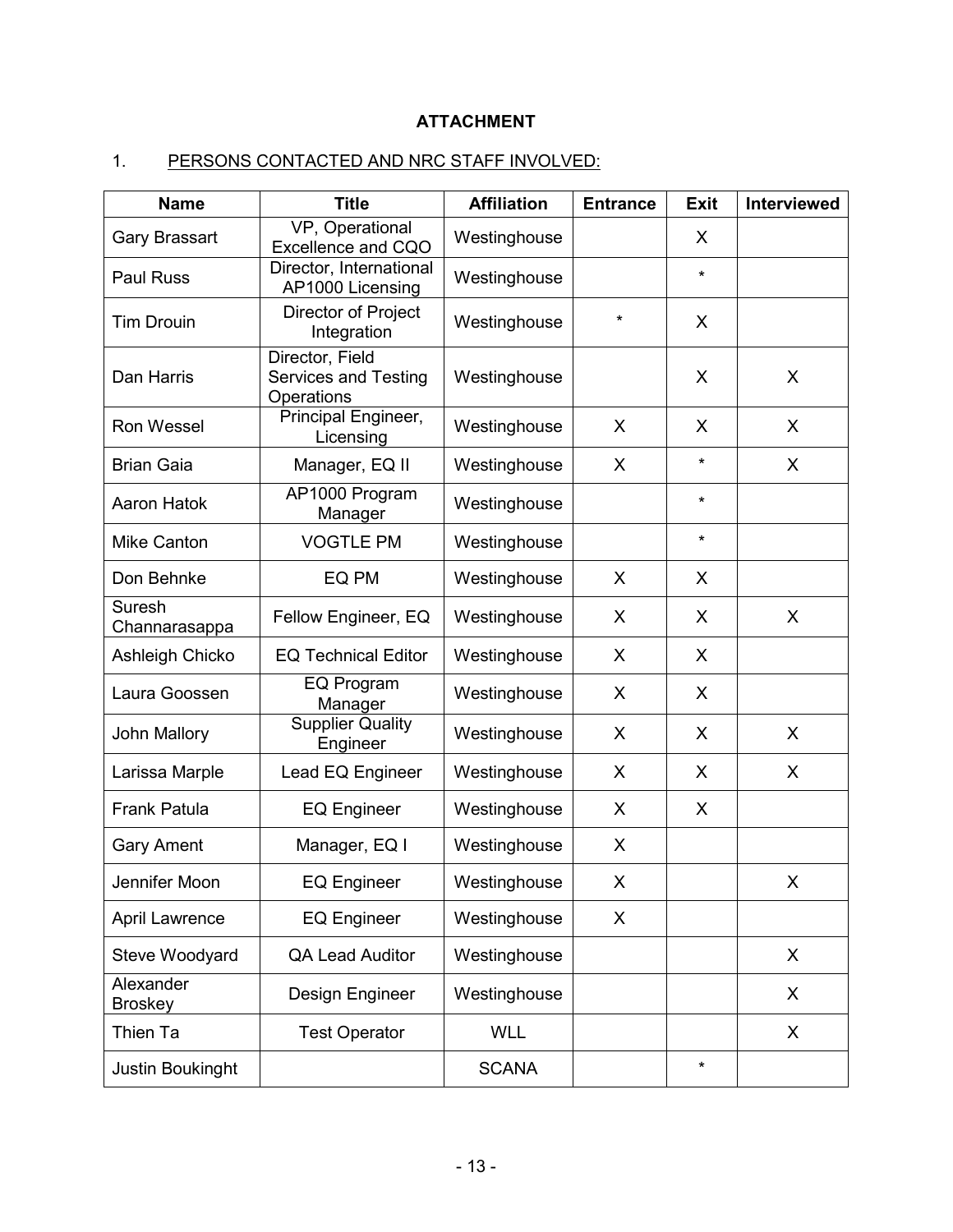| <b>Name</b>           | <b>Title</b>                            | <b>Affiliation</b> | <b>Entrance</b> | <b>Exit</b> | <b>Interviewed</b> |
|-----------------------|-----------------------------------------|--------------------|-----------------|-------------|--------------------|
| George Lipscomb       | <b>Inspection Team</b><br>Leader        | <b>NRC</b>         | Х               | X           |                    |
| <b>Shavon Edmonds</b> | <b>Inspection Team</b><br><b>Member</b> | <b>NRC</b>         | х               | X           |                    |
| Eugene Huang          | <b>Inspection Team</b><br>Member        | <b>NRC</b>         |                 | X           |                    |
| Aaron Armstrong       | <b>Inspection Team</b><br>Member        | <b>NRC</b>         | X               | X           |                    |
| Denise Terry-<br>Ward | <b>Inspection Team</b><br>Member        | <b>NRC</b>         | X               | X           |                    |

\*attended via conference call

# 2. INSPECTION PROCEDURES USED:

IP 43002, "Routine Inspections of Nuclear Vendors"

IP 43004, "Inspection of Commercial-Grade Dedication Programs"

#### 3. ITEMS OPENED, CLOSED, AND DISCUSSED:

| Item Number          | <b>Status</b> | Type       | <b>Description</b>    |
|----------------------|---------------|------------|-----------------------|
| 99901043/2012-201-01 | Opened        | <b>NON</b> | App. B, Criterion IV  |
| 99901043/2012-201-02 | Opened        | <b>NON</b> | App. B, Criterion III |
| 99901043/2012-201-03 | Opened        | <b>NON</b> | App. B, Criterion XI  |
| 99901043/2012-201-04 | Opened        | <b>NON</b> | App. B, Criterion XI  |
| 99901043/2012-201-05 | Opened        | URI        |                       |

#### 4. DOCUMENTS REVIEWED:

#### Westinghouse Procedures

Westinghouse Quality Management System (QMS), Revision 6, April 8, 2011

WEC 6.1, "Document Control," Revision 4, effective January 1, 2012

WEC 6.2, "Training," Revision 0, effective November 3, 2008

WEC 7.1, "Supplier Qualification and Assessment," Revision 3, effective April 3, 2012

WEC 7.1, "Supplier Qualification and Assessment," Revision 2, effective February 8, 2010

WEC 7.2, "Dedication of Commercial Grade Items," Revision 1, effective August 3, 2009

WEC 7.3, "Commercial Grade Surveys," Revision 0, effective November 3, 2008

WEC 7.4, "Preparation of Commercial Dedications Instructions," Revision 2, effective December 30, 2011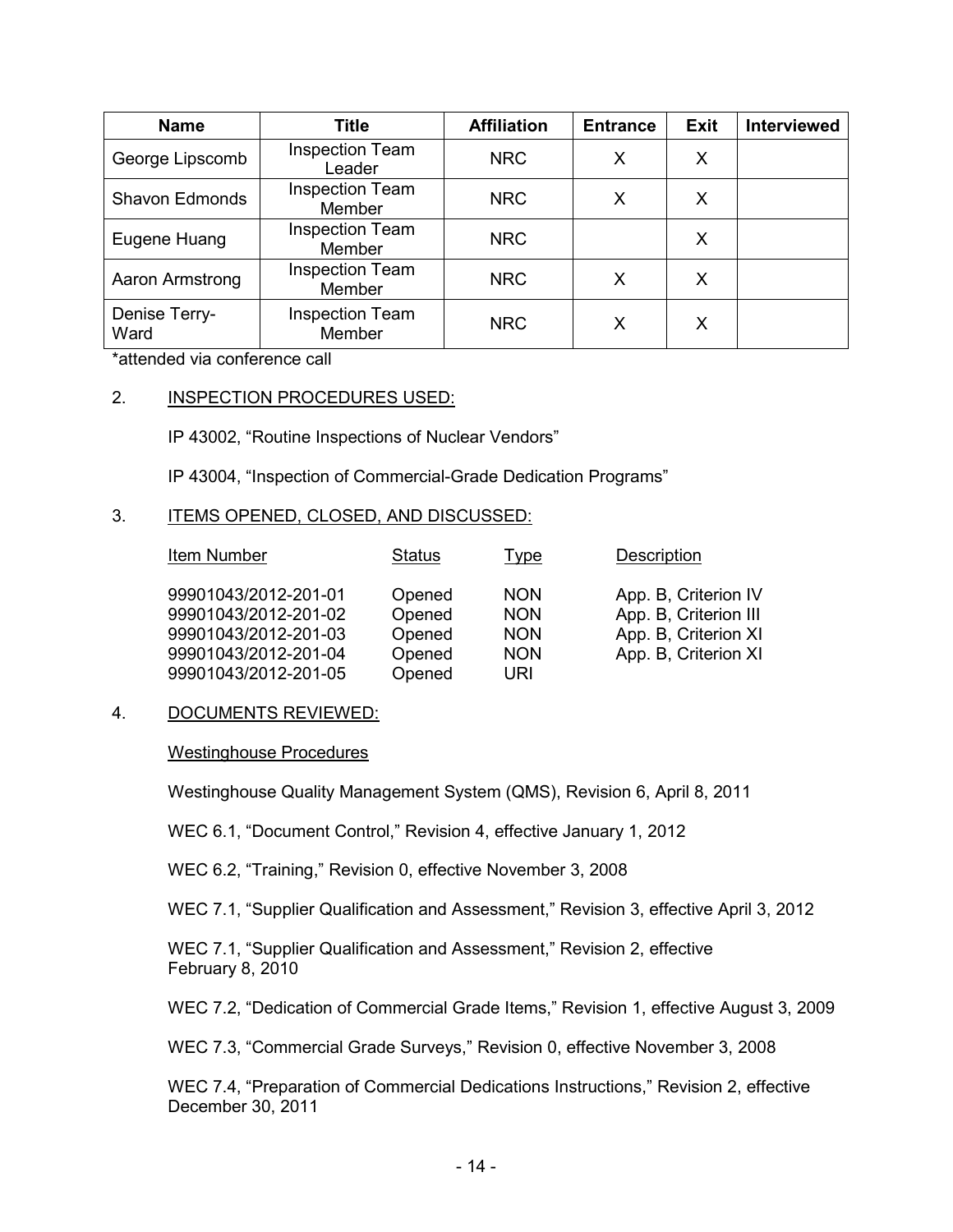WEC 7.5, "Control of Purchased Items and Services," Revision 3, effective November 1, 2010

WEC 12.1, "Control of Inspections, Measuring, and Test Equipment," Revision 2, effective November 18, 2011

NSNP 11.1, "Test Control," Revision 1, effective October 6, 2010

APP-DAS-T1-502, "Diverse Actuation System Equipment Qualification Unit Configuration and Test Specification," Revision 0, dated January 20, 2012

WNA-TP-03918-WAPP, "Diverse Actuation System Equipment Qualification Unit Cabinet Hardware Test Procedure," Revision 0, January 2012

WNA-TP-03816-WAPP, "DAS Equipment Qualification Preconditioning Specification," Revision 0, November 2011

WNA-TP-03918-WAPP, "Diverse Actuation Equipment Qualification Unit Cabinet Hardware Test Procedure," Revision 0, dated February 2012

EQ-TP-248-APP and APP-DAS-VPP-001, "AP1000 EMC Test Procedure for the Diverse Actuation System (DAS)," Revision 0, January 2012

#### Washington Lab Procedures

QA Manual ADM03703, "Management System Manual," Revision 4, dated October 16, 2008

ETP01398.RV2, "Washington Laboratory Immunity Test Procedure for IEC 61000-4-3," Revision 2, June 2010

#### Calibration Records

Certificate of Calibration #0010677094, RTD Calibrate Fluke 712, Serial #1016060, December 2011

Certificate of Calibration #0010667801, Multimeter Fluke 287, Serial #13640061, October 15, 2011

Calibration certificate, Exelonpowerlabs, ID Number: WSG000500977

Calibration certificate, Exelonpowerlabs, ID Number: 800657

Calibration Results by Washington Laboratories, LTD, for Westinghouse Semi-Anechoic Chamber, December 22, 2011

#### Issue Reports

Issue Report #12-100-M019, "AP1000 DAS EQ EMC Testing-Software Verification," April 9, 2012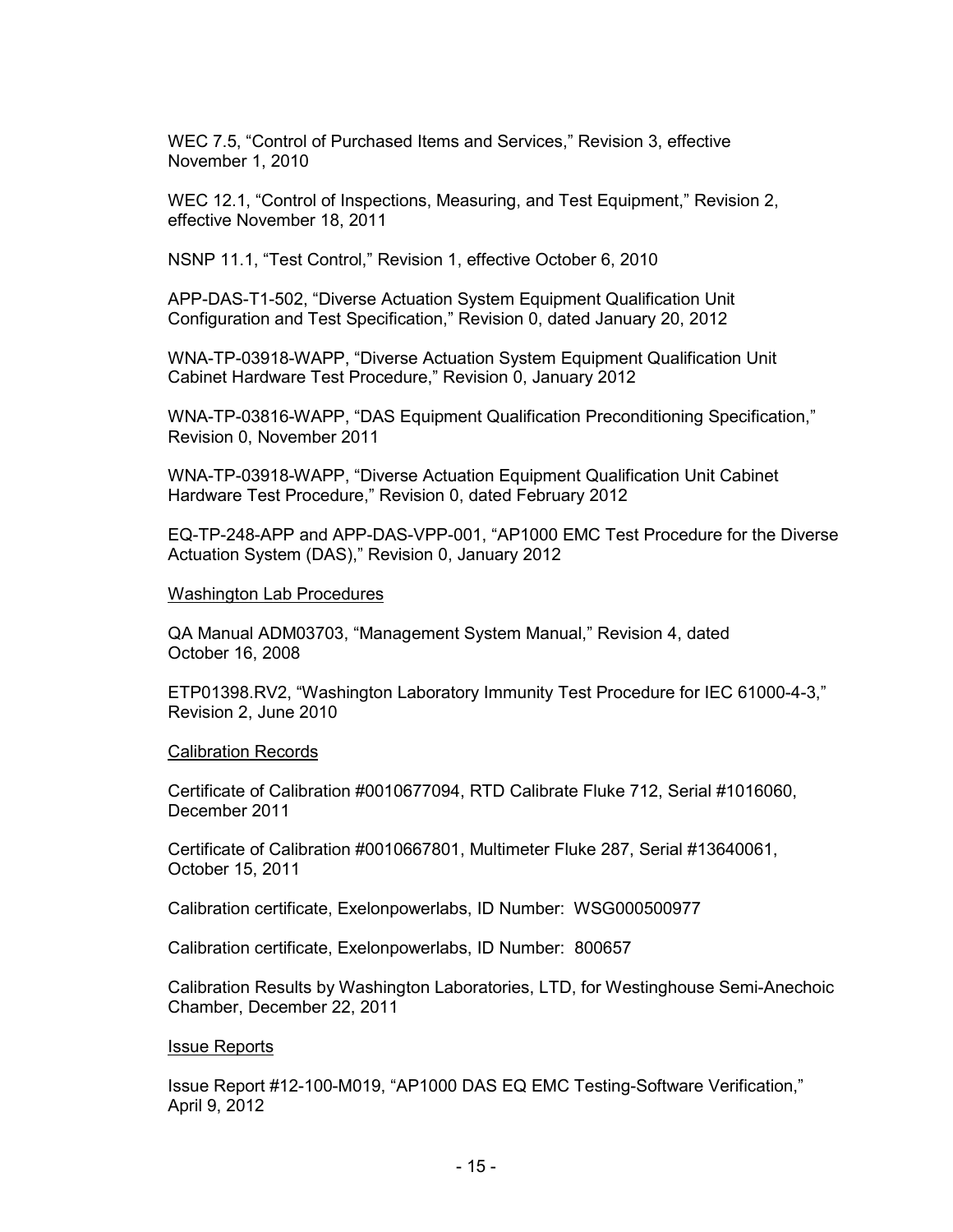Issue Report #12-102-M075, "AP1000 DAS EQ CHT Test Log Discrepancy," dated April 11, 2012

Issue Report #12-102-M043, "Incomplete Training/Testing Engineer," April 11, 2012

Issue Report #12-104-M022, "Washington Lab Report EMC Report Content," April 13, 2012

Issue Report #12-103-M020, "Incomplete Training/Testing Engineer," April 12, 2012

Issue Report #12-102-M007, "Lack of Verification of CDI Critical Characteristic," April 12, 2012

Procurement/Survey/Commercial-Grade Dedication Documents

CDI-3865, "Commercial Dedication Instruction for Washington Laboratories Ltd.," Revision 1, June 8, 2010

F.5.3, "Supplier Audit Plan" of WLL, Revision 1 (No date)

Commercial Grade Survey Report WES-2011-121 of Washington Laboratories, Ltd., August 9, 2011

Supplier Audit/Evaluation Summary of WLL F-7.1-2, Revision 1, July 14, 2011

Supplier Audit/Evaluation Summary of WLL F-6.3-2, Revision 1, May 5, 2006

Supplier Audit/Evaluation Summary of WLL F-6.3-2, Revision 1, August 6, 2007

Supplier Audit/Evaluation Summary of WLL F-7.1-2, Revision 0, June 11, 2010

Supply Audit/Evaluation Summary No.16844 for Washington Laboratories, Ltd., March 22, 2012

Supply Audit/Evaluation Summary No.16273 for Washington Laboratories, Ltd., undated (included in WES-2011-121)

Purchase Order (PO) No. 4500428675 to Washington Laboratories, Ltd. for "EMC Test MCR Transfer Panel," March 13, 2012

PO No. 4500423116 to Washington Laboratories, Ltd. for "EMC Test for AP1000 DAS," January 27, 2012

PO No. 4500423138 to Washington Laboratories, Ltd. for "EMC Testing DCIS Dual Controller," January 27, 2012

#### Miscellaneous Documents

WNA-GV-00165-GEN, "User Guide for the Standard I/O Simulator Software," Revision 2, August 2011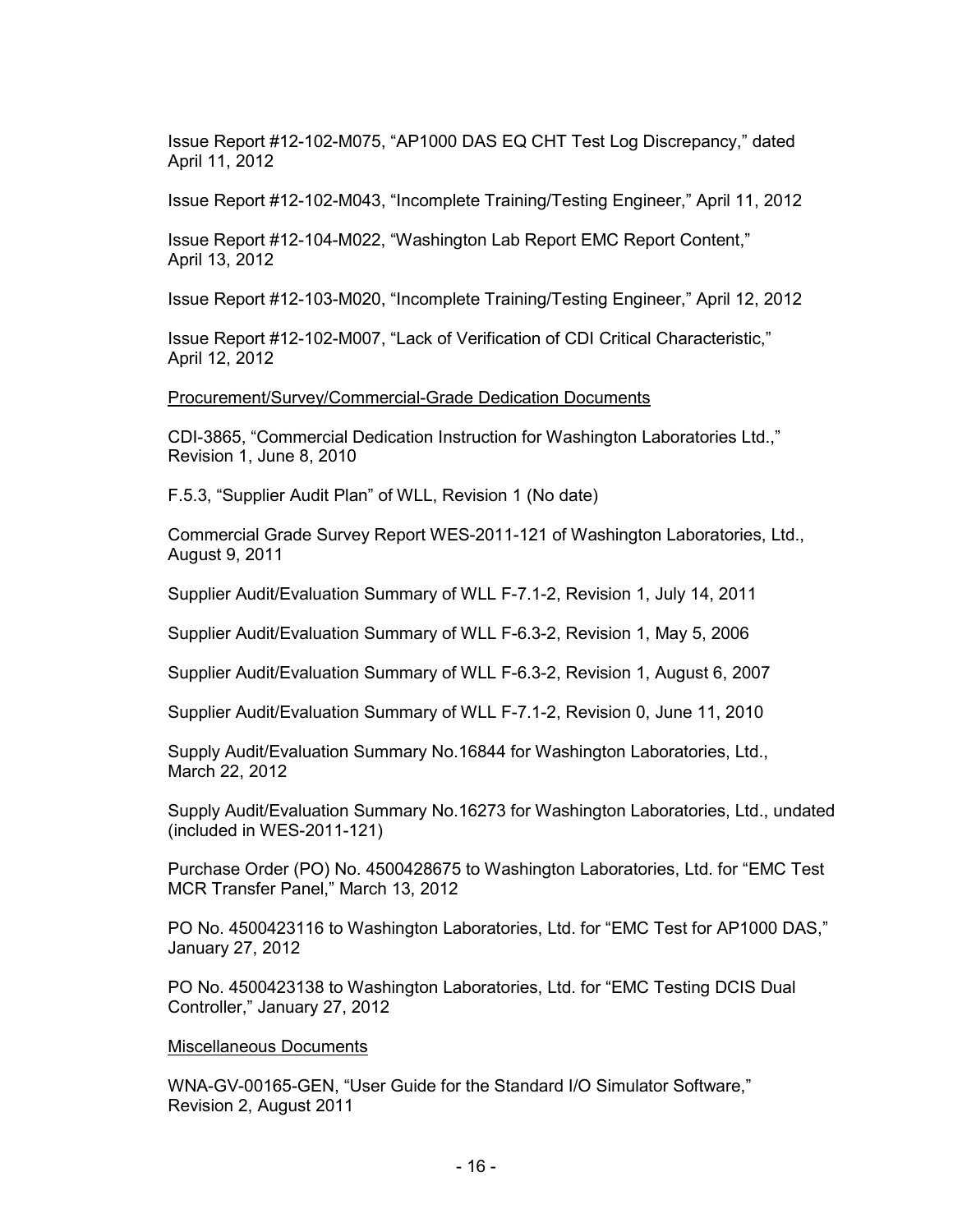WNA-VR-00320-GEN, "Standard Input/Output Simulation Software Validation," Revision 2, September 2011

WNA-RL-00630-GEN, "Software Release Record for Standard Input/Output Simulator DLL," Revision 2, August 29, 2011

Test Log from January 13, 2012–February 23, 2012, for WNA-TP-03918-WAPP, "Diverse Actuation System Equipment Qualification Unit Cabinet Hardware Test Procedure," Revision 0, January 2012

6002-00080, "ATCT-002 User's Manual," Revision A, June 1, 2011

Washington Laboratories Report No.12274-01, "EMI/RMC Test Report for the Westinghouse Electric Company–EA01 AC Distribution Panel," Revision 1, December 2, 2011

Washington Laboratories Report No.12274-01, "EMI/RMC Test Report for the Westinghouse Electric Company–EA01 AC Distribution Panel," Revision 0, November 29, 2011

IEC 61000-4-3, "Electromagnetic Compatibility (EMC)," International Electromechanical Commission (IEC), February 1995

MIL-STD-461E, "Requirements for the Control of Electromagnetic Interference Characteristics of Subsystems and Equipment," Military Standard (MIL) Section RS103, "Radiated Susceptibility, Electric Field, 2 MHz to 40 GHz," August 20, 1999

U.S. Nuclear Regulatory Commission, Regulatory Guide 1.180, "Guidelines for Evaluating Electromagnetic and Radio-Frequency Interference in Safety-Related Instrumentation and Controls Systems," Revision 1, October 2003

#### 5. ACRONYMS USED:

| ALS  | advanced logic system                                        |
|------|--------------------------------------------------------------|
| ATCT | ALS Test and Configuration Tool                              |
| CDI  | commercial dedication instruction                            |
| CEVB | <b>Construction Electrical Vendor Branch</b>                 |
| CFR  | Code of Federal Regulations                                  |
| CGD  | commercial-grade dedication                                  |
| CMVB | <b>Construction Mechanical Vendor Branch</b>                 |
| CIB1 | <b>Construction Inspection Branch 1</b>                      |
| DAS  | diverse actuation system                                     |
| DCI  | Division of Construction Inspection                          |
| DCIP | Division of Construction Inspection and Operational Programs |
| EMC  | electromagnetic compatibility                                |
| EMI  | electromagnetic interference                                 |
| EQ   | equipment qualification                                      |
| EUT  | equipment under test                                         |
| IEC  | <b>International Electrotechnical Commission</b>             |
| I/O  | input/output                                                 |
|      |                                                              |